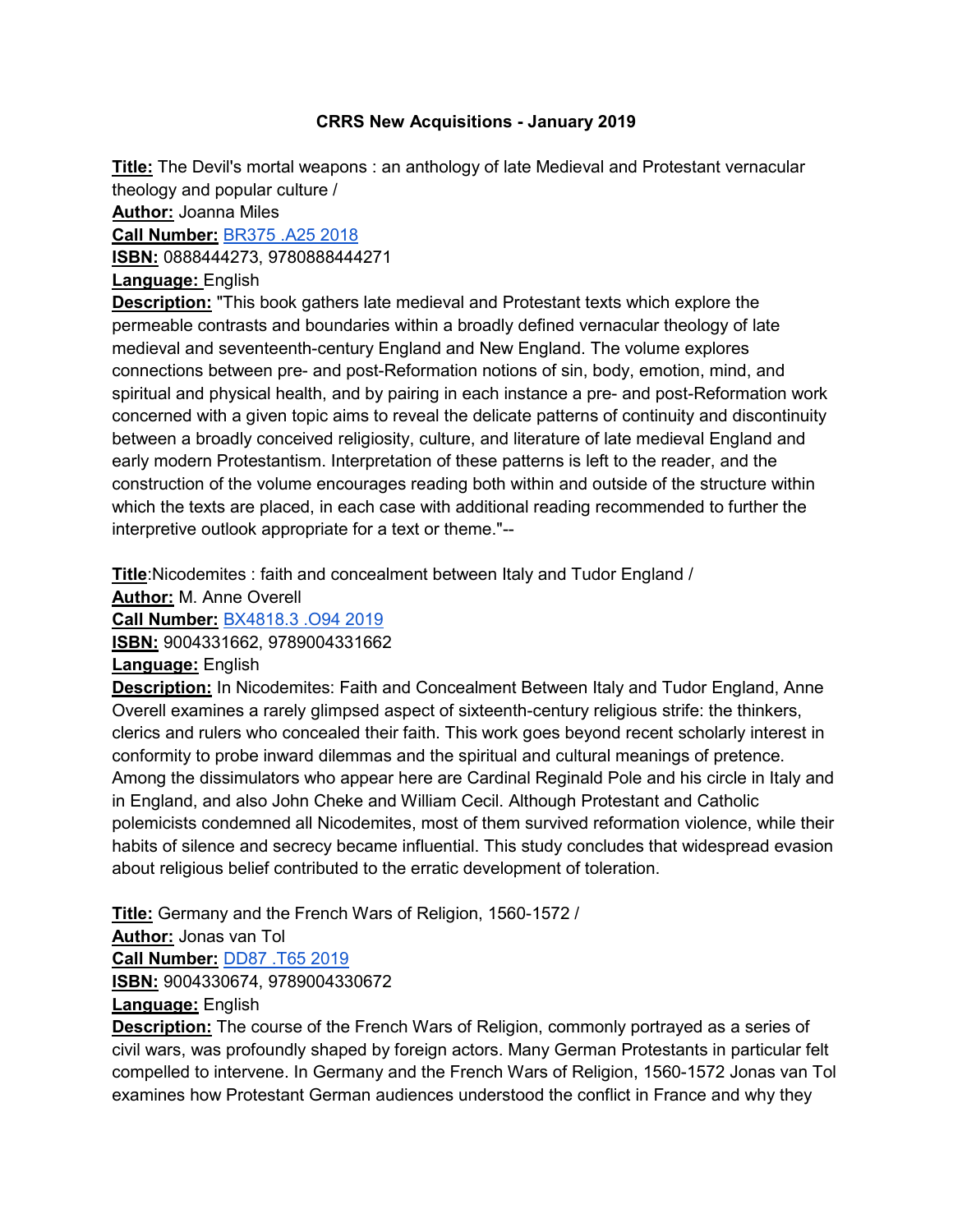deemed intervention necessary. He demonstrates that conflicting stories about the violence in France fused with local religious debates and news from across Europe leading to a surprising range of interpretations of the nature of the French Wars of Religion. As a consequence, German Lutherans found themselves on opposing sides on the battlefields of France.

**Title:** Emblemata : cvm aliqvot nvmmis antiqvi operis / **Author:** Ioannis Sambvci Tirnaviensis Pannonii **Call Number:** [N7740 .S25 E5 1564](https://search.library.utoronto.ca/details?11999383&uuid=dbc6ab28-0c2c-4275-a997-99af0004b752) **ISBN:** N/A **Language:** Latin **Description:** 166 emblematic woodcuts followed by 46 coins. Designed by Lucas d'Heere, Geoffroy Ballain and Pieter Huys and engraved by Gerard Janssen van Kampen, Cornelis Muller and Arnold Nicolai

**Title:** Oeuvres poétiques complètes / **Author:** Jean Auvray ; introduction, édition et notes de Sandra Cureau. **Call Number:** [PQ1711 .A88 2018](https://search.library.utoronto.ca/details?11877858) **ISBN:** 9782705695156 **Language:** French **Description:** Includes bibliographical references (pages 61-82) and index.

**Title:** Rime e lettere / **Author:** Michelangelo Buonarroti ; introduzione, testi e note a cura di Antonio Corsaro e Giorgio Masi **Call Number:** [PQ4615 .B6 A6 2016](https://search.library.utoronto.ca/details?11397485) **ISBN:**9788845282911 **Language:** Italian **Description:** Includes bibliographical references (pages xxix-xlv) and indexes.

**Title:** Doctor Faustus 1604 / **Author:** Christopher Marlowe **Call Number:** [PR2664 .A1 1604b](https://search.library.utoronto.ca/details?11999594)

**ISBN:** 9781526126924,1526126923

**Language:** English

**Description:** prepared by Chiaki Hanabusa ; checked by Eric Rasmussen ; with additional bibliographical assistance form G. R. Proudfoot and H. R. Woudhuysen]. Reproduces Bodleian Library unique copy of the play (Arch. A e. 125).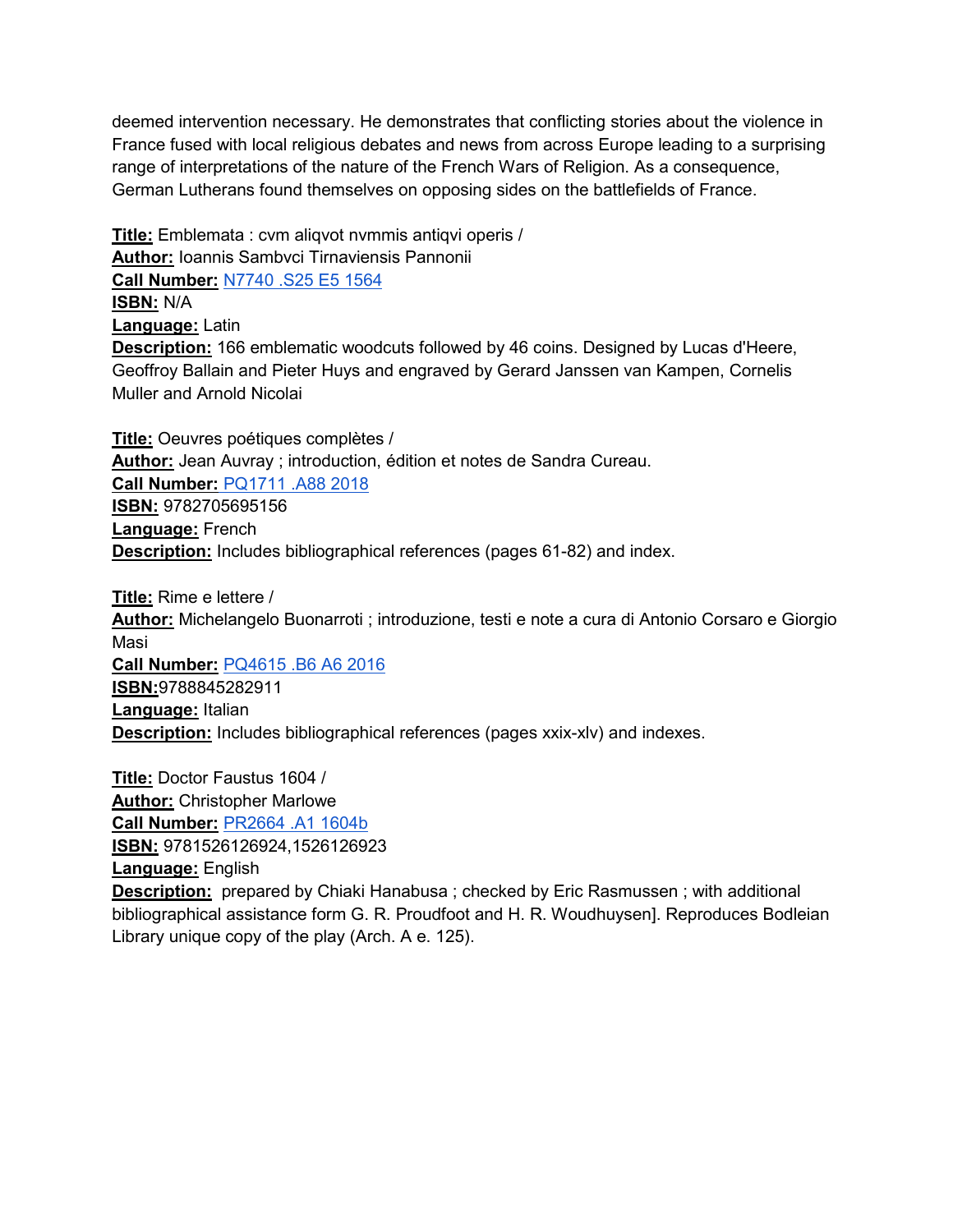### **CRRS New Acquisitions - February 2019**

**Title:** La Compagnia di San Paolo, 1563-2013 / **Author:** Edited by Walter Barberis, and Anna Cantaluppi **Call Number[:](https://search.library.utoronto.ca/details?12058654)** [AS222 .T9336 C36 2013](https://search.library.utoronto.ca/details?12058654) **ISBN:** 9788806215859, 880621585X **Language:** Italian **Description:** Gift to Victoria University Library. Society for Confraternity Studies. 2019/02/21.

**Title:** The letters of Marsilio Ficino / **Author:** Translated from the Latin by members of the Language Department of the School of Economic Science, London.

**Call Number:** [B785 .F42 E5 1975](https://search.library.utoronto.ca/details?2386280) **ISBN:** 0856835162, 9780856835162 **Language:** English **Description:** Includes bibliographical references and indexes.

**Title:** La Compagnia di San Niccolò di Bari detta del Ceppo / **Author:** Ludovica Sebregondi **Call Number[:](https://search.library.utoronto.ca/details?12125777)** [BX814 .C6553 C66 2018](https://search.library.utoronto.ca/details?12125777) **ISBN:** 9788859619031, 8859619033 **Language:** Italian **Description:** Gift to Victoria University Library. Society for Confraternity Studies. 2019/02/27.

**Title:** Diocèse du Mans /

**Author:** Jean-Michel Matz ; avec la collaboration de Karine Boulanger, Nicolas Gautier, Florian Mazel, Hugo Meunier, Vincent Tabbagh, Laurent Vallière.

**Call Number:** [BX1529 .F37 v.18](https://search.library.utoronto.ca/details?12020986)

**ISBN:** 2503581552, 9782503581552 **Language:** English **Description:** Includes bibliographical references and index.

**Title:** Memoirs of the city and University of Oxford in 1738 : together with poems, odd lines, fragments & small scraps /

**Author:**'Shepilinda' (Elizabeth Sheppard) ; edited with an introduction by Geoffrey Neate. **Call Number[:](https://search.library.utoronto.ca/details?12032230)** [LF509 .M46 2018](https://search.library.utoronto.ca/details?12032230)

**ISBN:** 0904107299, 9780904107296 **Language:** English

**Description**: Shepilinda's Memoirs of the City and University of Oxford" is a light-hearted but valuable manuscript account of the Oxford colleges in 1738, written by a lively and engaging young woman who had a measure of social access to many of them. Elizabeth Sheppard (penname "Shepilinda") was accompanied on her visits by a friend and confidante with the nickname "Scrippy", for whom the resulting memoir and appended collection of poems are intended as a gift. Elizabeth clearly had a facility for getting people to talk to her quite freely, together with a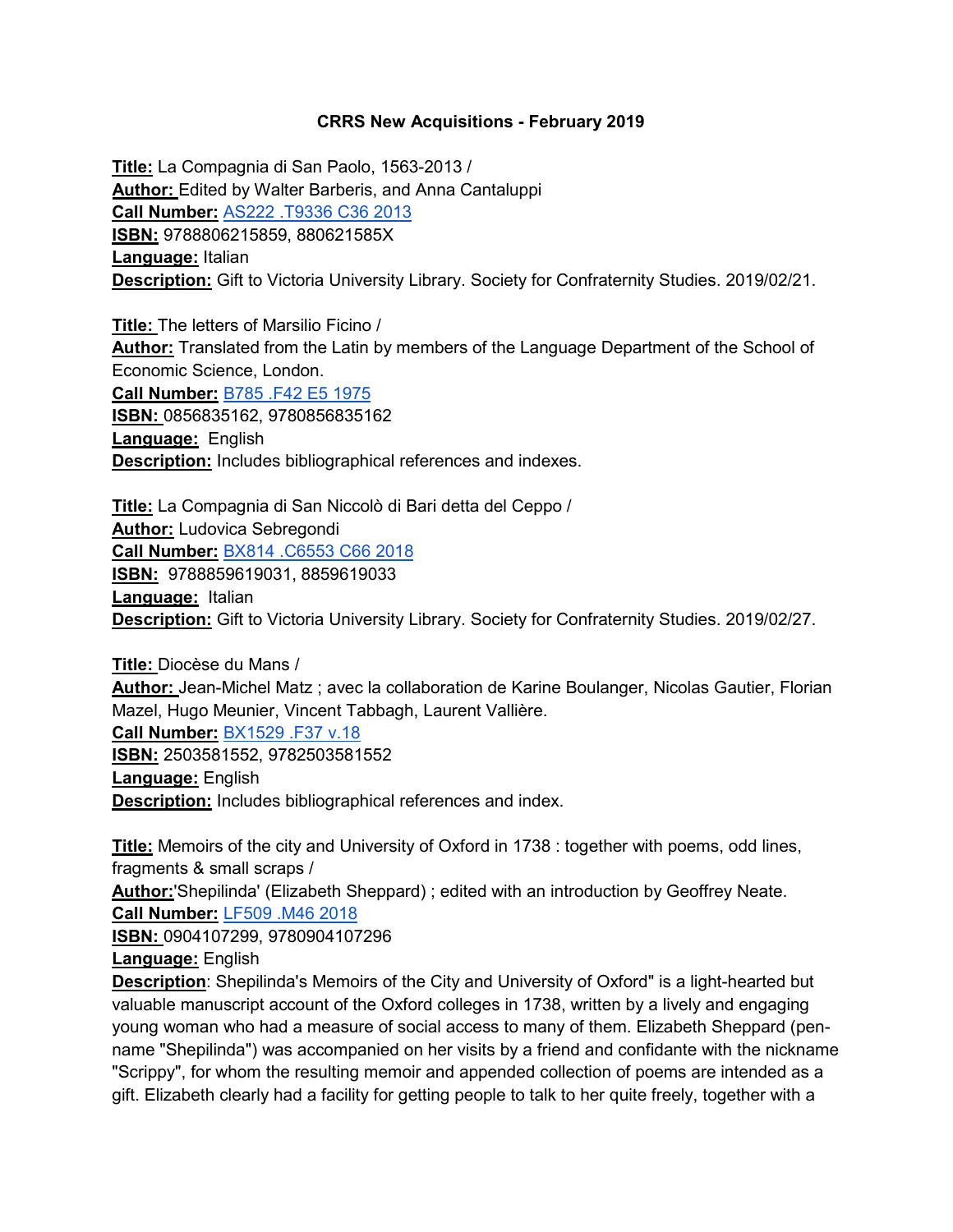quick grasp of the information she received; she also had a lively, sometimes mischievous, sense of humour. The work, frequently unflattering to the dons (the wife of one is described as "ever a Moving Dumpling"), is entertaining, informative, and also unusual, in that women's voices are rarely heard at that date. The Memoirs are presented here with an introduction and notes, providing information on the people involved and setting them into context.

**Title:** Confraternite : fede e opere in Lombardia dal Medioevo al Settecento / **Author:** Stefania, Buganza, (editor), Danilo, Zardin,(editor), Paolo, Vanoli, (editor) **Call Number:** [N7952 .A3 L664 2011](https://search.library.utoronto.ca/details?8291798) **ISBN:** 9788889546239 **Language:** Italian **Description:** Gift to Victoria University Library. Society for Confraternity Studies. 2019/02/25.

**Title:** Hadriani Iunii medici Emblemata ad D. Arnoldum Cobelium : eiusdem Aenigmatum libellus ad D. Arnoldum Rosenbergum **Author:** Hadrianus, Junius **Call Number:** [PN6349 .J8 1566](https://search.library.utoronto.ca/details?12017149&uuid=8cff61a5-5f71-455b-822a-e339c1b91a0a) **ISBN:** N/A **Language:** Latin **Description:** Victoria University Library copy has bookplate of Arthur and Charlotte Vershbow.

Victoria University Library copy has manuscript waste (sheet music) inside the front cover and between pages 128 and 129.

**Title:** Les Marguerites / **Author:** Jean Benech de Cantenac **Call Number:** [PQ1735 .C33 M37 1999](https://search.library.utoronto.ca/details?3102513&uuid=545778dd-c5ba-479f-8db6-f75c2529a5d8) **ISBN:** 0859896420 **Language:** French

**Description:** Poet, novelist, and sometime member of Mademoiselle de Montpensier's circle and correspondent of the Mercure Galant, Cantenac (1630-1714) was notorious in his own time but has only recently become the subject of serious study. This is the first critical edition of Les Marguerites, poeme heroique, based on the only known copy, a volume originally published in Bordeaux in 1676. Written in alexandrines, divided into five cantos (chants), Les Marguerites offers a fascinating example of the playful poetry of the period, where epic heroism is transformed into gallantry.The introduction, text, and essential notes are in French.

**Title:** La Lena / **Author:** Ludovico Ariosto, edited by Guido Davico Bonino **Call Number:** [PQ4578 .L2 1976](https://search.library.utoronto.ca/details?3037282&uuid=ff5c8efd-15b4-42b5-b8b9-3379ed842017) **ISBN:** 8806445294 **Language:** Italian **Description:** Gift to Victoria University Library. Kushner, Eva. 2019/02/22.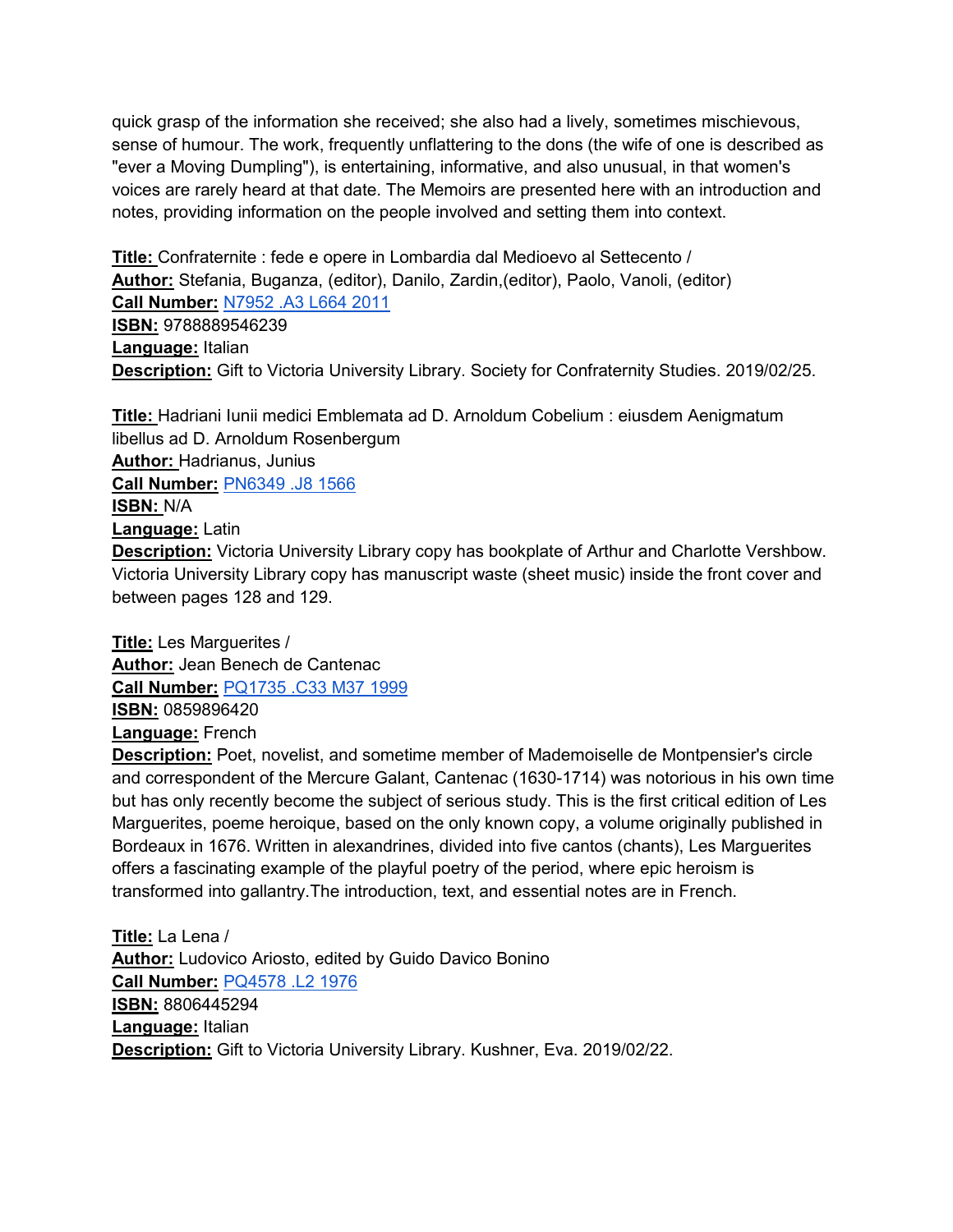**Title:** A microfilm corpus of unpublished inventories of Latin manuscripts through 1600 A.D. I. Catalogue of the microfilm corpus / **Prepared by:** F. Edward Cranz. **Call Number[:](https://search.library.utoronto.ca/details?12127855&uuid=b9b1d4f9-4cd3-4b27-a2b3-d7f2db6ffdfe)** [Z6603 .L3 M54 1987](https://search.library.utoronto.ca/details?12127855&uuid=b9b1d4f9-4cd3-4b27-a2b3-d7f2db6ffdfe) **ISBN:** N/A **Language:** Latin, English **Description:** Gift to Victoria University Library. ITER. 2019/02/28.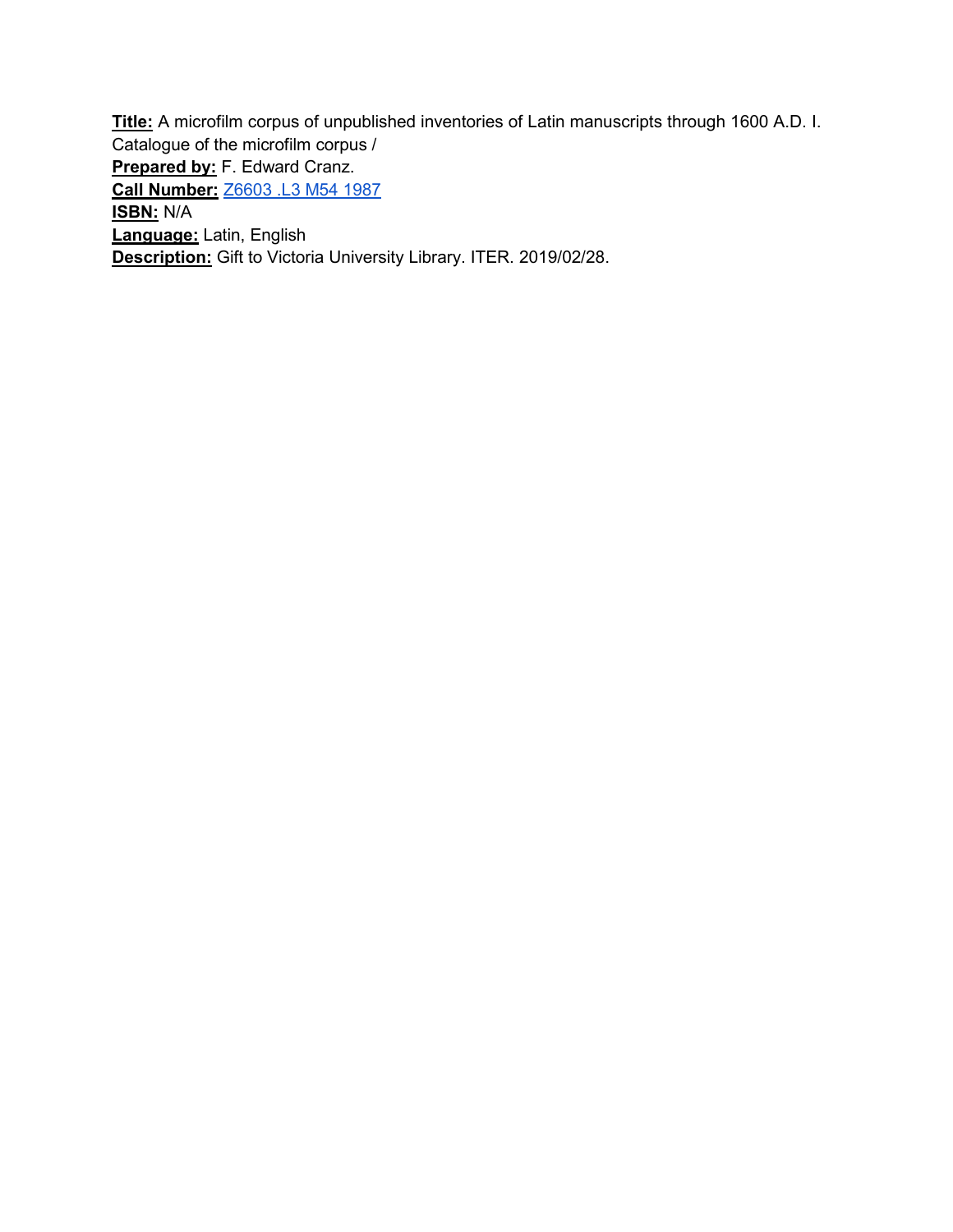### **CRRS New Acquisitions - March 2019**

**Title:** On Human Worth and Excellence /

**Author:** Giannozzo Manetti; edited and translated by Brian P. Copenhaver.

**Call Number:** [BD450 .M26813 2018](https://search.library.utoronto.ca/details?12097844)

**ISBN:** 0674984587, 9780674984585

## **Language:** English

**Description:**Manetti's account of dignitas and excellentia is covered in four books. The first three books praise the body, the soul and the body/soul composite. Manetti's last book turns from informing an audience to defeating opponents--from persuasion to polemic. He denounces a picture of human life so bleak that death seems better, and he retraces ground explored by the three previous books. The heart of his optimist Christian anthropology is a transcendent ideal, immortality: this is what makes imperfect, embodied humans authentically like a perfect, bodiless God. Other facts about humans show that goodness--also a divine ideal--belongs naturally to them and their earthly world, governed by God with providential care. The natural state of humans is original justice, not original sin, which defiles nature but does not liquidate it. Human life on earth is happy, even joyous, made so by pleasures--including sexual pleasure- that are good and part of God's plan. A sublime piece of God's craftwork is the human body- including the naked body, outside and inside, guts and all--whose image in art is mankind's visible divinity, whether painted on a church wall or carved in antique marble. The art itself--like technology and other vehicles of material culture--manifests human thought in action. Energy, effort, ingenuity and invention are forces of cultural, intellectual and material progress.'Progressive' seems the right word--adjusted for time and place--to use about these attitudes of Manetti's. To call them enlightened is also fair to his ideas about dignitas, which are ideas rooted in antiquity and renewed in the Renaissance, not ideas about the dignity invented in the Enlightenment.

**Title:** Greek and Latin poetry / **Author:** Angelo Poliziano **Call Number[:](https://search.library.utoronto.ca/details?12173011)** [PA8562 .E5 2019](https://search.library.utoronto.ca/details?12173011) **ISBN:** 9780674984578 **Language:** English **Description:** Text in Greek or Latin with English translation on facing pages ; introduction and notes in English.

**Title:** From Arcadia to Revolution:The Neapolitan Monitor and Other Writings / **Author:**Eleonora Fonseca Pimentel **Call Number[:](https://search.library.utoronto.ca/details?12172085)** [PQ4688 .F66 A2 2019](https://search.library.utoronto.ca/details?12172085) **ISBN:** 9780866986168, 0866986162 **Language:** English **Description:** A study of Fonseca Pimentel's career against the backdrop of the history of the Neapolitan state plus selections from the "Monitore Napoletano", the vehicle by which she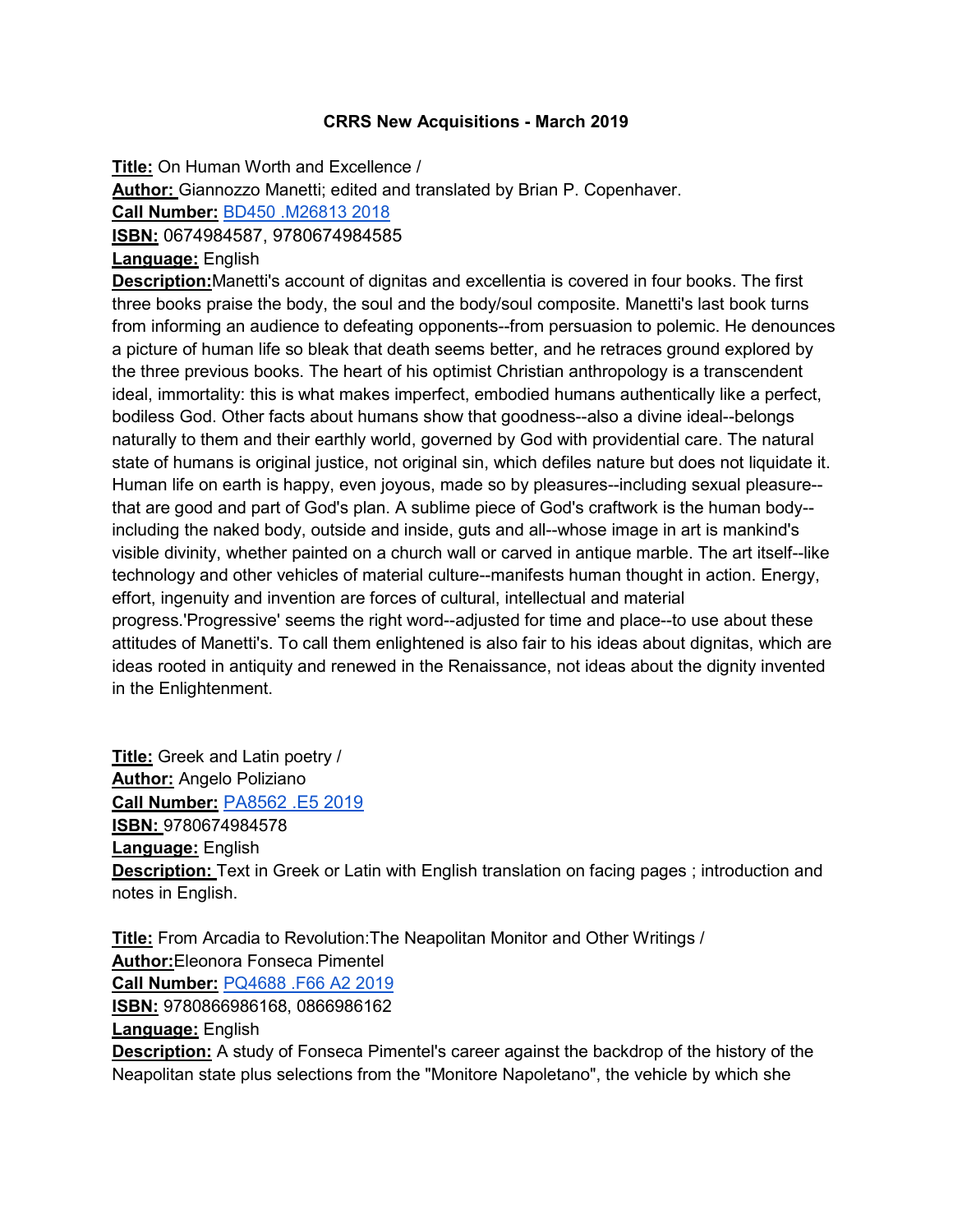expressed her ardent advocacy of the revolutionary agenda. Gift to Victoria University Library. ITER. 2019/03/12.

**Title:** [The vertuose boke of the distyllacyon of all maner of waters of the herbes in this present volume expressed : with the fygures of the stillatoryes to that noble worke belongyng / fyrst made and compyled by the thirtye yeres studye and labour of the moste famous and expert master of phisyke, Master Iherom bruynswyke, in hye Almayne, and now of late newly translated into Englysshe out of duche by me Laurence andrew to the synguler, profyte, helth and cure, of myn euyn crysten in theyr diseases, and in especyall for them of thys noble royalme of Englonde, my natyfe contrey ; ye shall vnderstande that the great Master Auycenna testifyeth in his fourth canon that the waters be farre better than the herbes in theyr operacyons].

**Author:** Hieronymus Brunschwig **Call Number:** [RS81 .B813 1527](https://search.library.utoronto.ca/details?12149809) **ISBN:** N/A **Language:** English **Description:**Gift to Victoria University Library. Hoeniger, F. David. 2019/03/06.

**Title: Author: Call Number: ISBN: Language: Description:**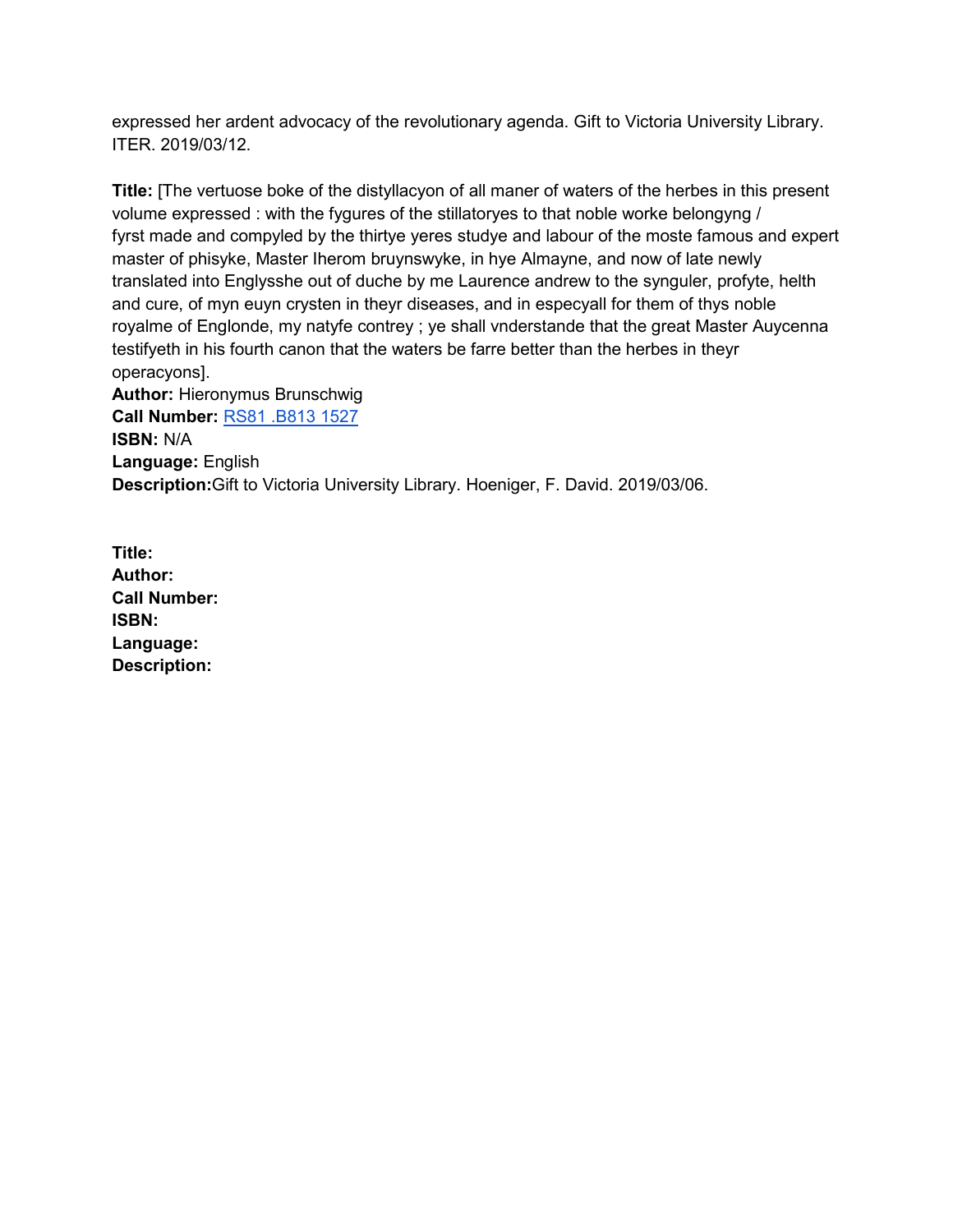### **CRRS New Acquisitions - April 2019**

**Title:** Parish clergy wives in Elizabethan England **Author:** Anne Thompson **Call Number:** [BV4395 .T46 2019](https://search.library.utoronto.ca/details?12229970) **ISBN:** 9004353909 **Language:** English

**Description:** In *Parish Clergy Wives in Elizabethan England*, Anne Thompson shifts the emphasis from the institution of clerical marriage to the people and personalities involved. Women who have hitherto been defined by their supposed obscurity and unsuitability are shown to have anticipated and exhibited the character, virtues, and duties associated with the archetypal clergy wife of later centuries. Through adept use of an extensive and eclectic range of archival material, Anne Thompson offers insights into the perception and lived experience of ministers' wives. In challenging accepted views on the social status of clergy wives and their role and reception within the community, new light is thrown on a neglected but crucial aspect of religious, social, and women's history.

**Title:** Women, art and observant Franciscan piety : Caterina Vigri and the Poor Clares in early modern Ferrara **Author:** Kathleen G. Arthur **Call Number:** [BX4363.6 .F47 A78 2018](https://search.library.utoronto.ca/details?11785131) **ISBN:**9462984336 **Language:** English **Description:** The Poor Clares convent of Corpus Domini was the first home of Saint Catherine of Bologna, but after her departure, the convent reinvented itself as a noblewomen's retreat. In doing so, it transformed ideals of poverty, humility and women's education. This book, grounded in archival research and close examination of artworks from the convent, explores the visual

culture and social history of an early modern Franciscan women's community. Its careful analysis yields new insights into the changing role of the community in the d'Este political and civic spheres.

**Title:** English aristocratic women and the fabric of piety, 1450-1550 /

**Author:** Barbara J. Harris.

**Call Number:** [N7944 .H37 2018](https://search.library.utoronto.ca/details?12230071)

**ISBN:** 9462985987

**Language:** English

**Description:** The role played by women in the evolution of religious art and architecture has been largely neglected. This study of upper-class women in the fifteenth and sixteenth centuries corrects that oversight, uncovering the active role they undertook in choosing designs, materials, and locations for monuments, and commissioning repairs and additions to many of the parish churches, chantry chapels, and almshouses characteristic of the English countryside. Their preferred art, Barbara J. Harris shows, reveals their responses to the religious reformation and signifies their preferred identities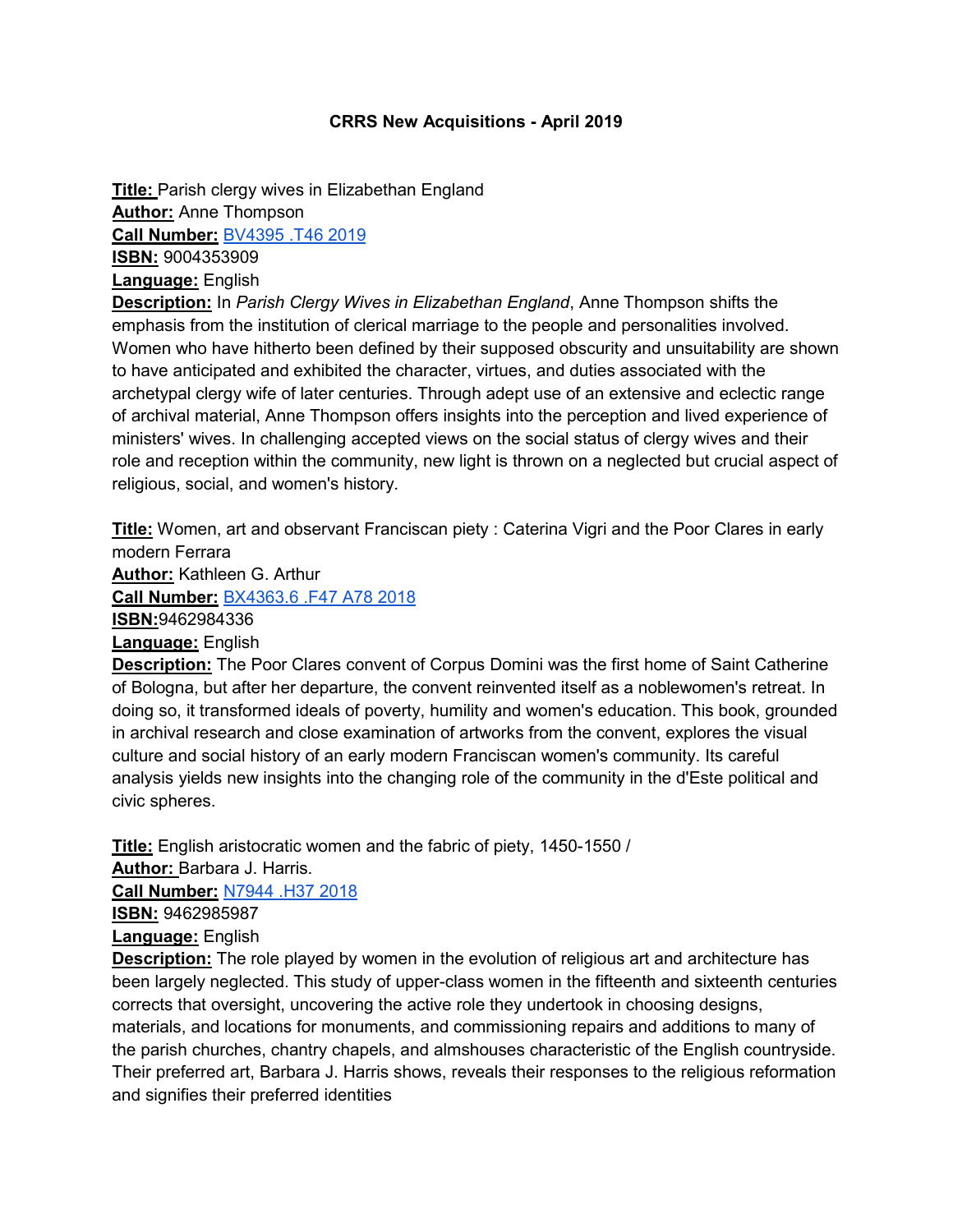**Title:** Godefridus Schalcken: a Dutch painter in late seventeenth-century London **Author:** Wayne Franits

**Call Number:** [ND653 .S284 F73 2018](https://search.library.utoronto.ca/details?12230422&uuid=3818e062-9d44-459e-8141-f6f672822b90) **ISBN:** 9462987114, 9789462987111

# **Language:** English

**Description:** "In his own day, Godefridus Schalcken (1643-1706) was an internationally renowned Dutch painter, but little is known about the four years that he spent in London. Using newly discovered documents, this book provides the first comprehensive examination of Schalcken's activities there. Wayne Franits analyses Schalcken's strategic appropriations of English styles, his attempts to exploit gaps in the art market, and his impact on tastes in London's milieu. Five chapters survey his art during these years, concluding with a critical catalogue of all his London-period work." -- Back cover

**Title:** Divine and demonic imagery at Tor de'Specchi, 1400-1500: religious women and art in fifteenth-century Rome **Author:** Suzanne M. Scanlan **Call Number:** [Ebook](https://search.library.utoronto.ca/details?11915605&uuid=12868135-4ae7-4e8a-8a23-3eafc5568eca) **ISBN:** 9462983992 (Trade Cloth), 9789462983991 **Language:** English **Description:** This book offers the first English-language examination of art commissioned by religious women in fifteenth-century Rome.

In the fifteenth century, the Oblates of Santa Francesca Romana, a fledgling community of religious women in Rome, commissioned an impressive array of artwork for their newly acquired living quarters, the Tor de'Specchi. The imagery focused overwhelmingly on the sensual, corporeal nature of contemporary spirituality, populating the walls of the monastery with a highly naturalistic assortment of earthly, divine, and demonic figures. This book draws on art history, anthropology, and gender studies to explore the disciplinary and didactic role of the images, as well as their relationship to important papal projects at the Vatican.

**Title:** The Life of Romeyn de Hooghe 1645-1708 : prints, pamphlets, and politics in the Dutch golden age

**Author:** Henk van Nierop

**Call Number:** [NX554 .Z9 H6634 2018](https://search.library.utoronto.ca/details?12230112&uuid=4c00945a-4a9b-4433-91ff-0cbcf55022a7)

**ISBN:** 9048531039, 9462981388, 9463725105, 9789048531035, 9789462981386,

9789463725101

**Language:** English

**Description:** Romeyn de Hooghe was the most inventive and prolific etcher of the later Dutch Golden Age. The producer of wide-ranging book illustrations, newsprints, allegories, and satire, he is best known as the chief propaganda artist working for stadtholder and King William III. This study, the first book-length biography of de Hooghe, narrates how his reputation became badly tarnished when he was accused of pornography, fraud, larceny, and atheism. Traditionally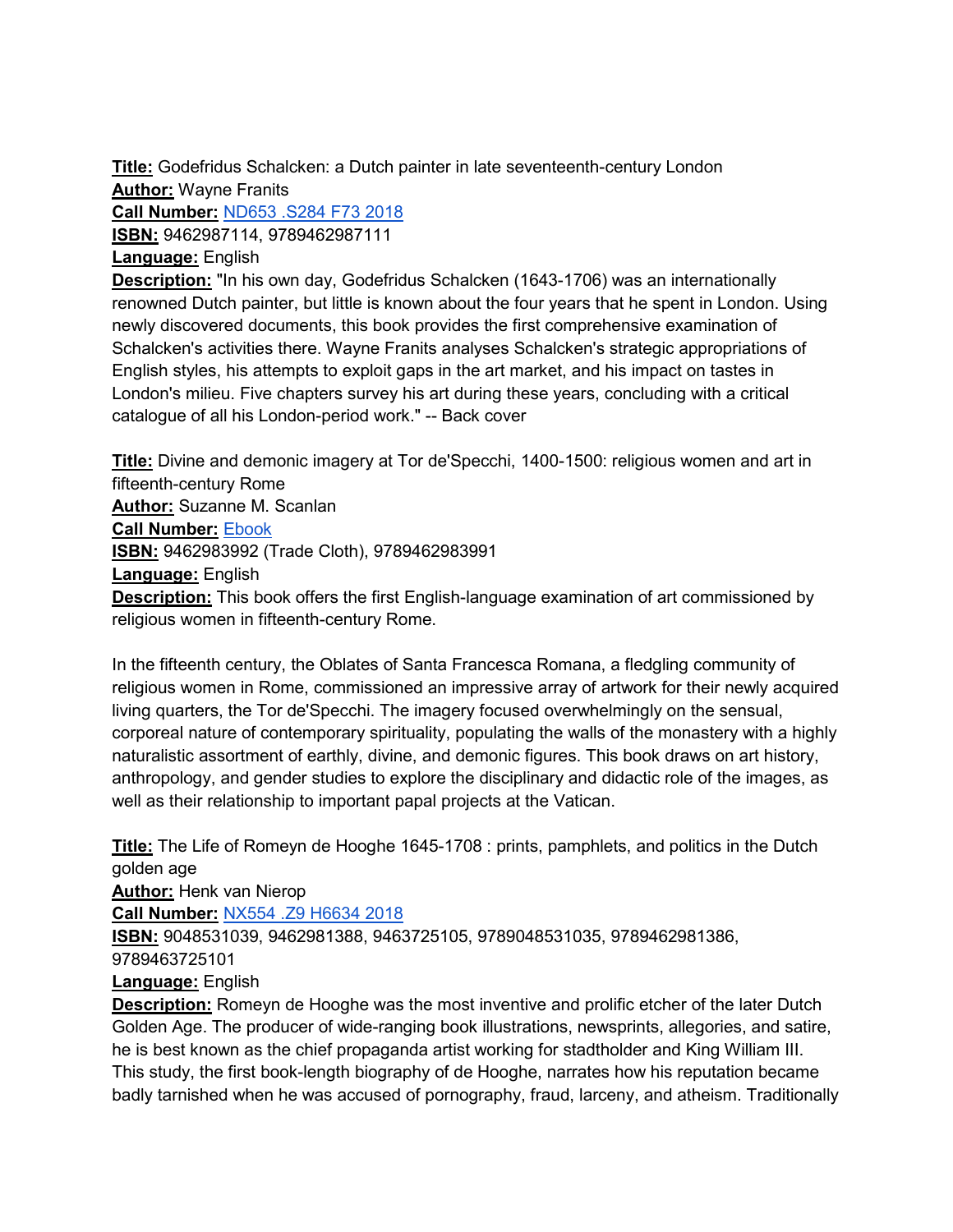regarded as a godless rogue, and more recently as an exponent of the Radical Enlightenment, de Hooghe emerges in this study as a successful entrepreneur, a social climber, and an Orangist spin doctor. A study in seventeenth-century political culture and patronage, focusing on spin and slander, this book explores how artists, politicians, and hacks employed literature and the visual arts in political discourse, and tried to capture their readership with satire, mockery, fun, and laughter.

**Title:** New Testament scholarship of Erasmus : an introduction with Erasmus' prefaces and ancillary writings **Editor:** Robert D. Sider

**Call Number:** [PA8502 .E5 1974 v.41](https://search.library.utoronto.ca/details?12225061&uuid=0e8b0ecc-c440-48fe-bf18-43d9cd0c441c) **ISBN:** 0802092225, 9780802092229

**Language:** English

**Description:** Erasmus produced his five editions of the New Testament in Greek and Latin and his Paraphrases on the Gospels and Epistles almost contemporaneously with the tumultuous events that accompanied the beginnings of the Reformation in Europe. At the same time, his scholarship was a signal illustration of the Christian Humanism of northern Europe. His remarkable scholarship is translated and annotated in the *Collected Works of Erasmus*, volumes 42-60, published by the University of Toronto Press.

This volume, CWE 41, seeks to set in perspective in a major introductory essay the full range of that scholarship. It traces the origin of Erasmus' work and its development over the course of the last two decades of his life, placing the work on the New Testament in the context of his life and the political and religious events of his age, revealing the endeavour as a process, and thus giving the reader illuminating points of reference for the many cryptic allusions in his annotations and paraphrases. The book includes an annotated translation of three of Erasmus' major writings on Scripture and its interpretation -- the *Paraclesis*, the *Ratio verae theologiae* ('System of True Theology'), and the *Apologia* (defense of his work). It includes as well some of his further attempts to clarify his endeavour -- relevant letters and a vitriolic response to his 'crabby critics' (*Contra morosos*). The volume offers a unique insight into the production of Erasmus' scholarship in book form, illustrating abundantly the special features that made his editions of the New Testament and his Paraphrases both esthetically pleasing and effectively marketable products.

**Title:** Chivalry, reading, and women's culture in early modern Spain : from Amadís de Gaula to Don Quixote

**Author:** Stacey Triplette

**Call Number:** [PQ6048 .W6 T75 2018](https://search.library.utoronto.ca/details?12230107&uuid=ecbdb1c8-bdb4-43b1-9772-91f37a44b08e)

**ISBN:** 9462985499, 9789462985490

**Language:** English

**Description:** The Iberian Chivalric romance has long been thought of as an archaic, masculine genre and its popularity as an aberration in European literary history. 'Chivalry, Reading, and Women's Culture in Early Modern Spain' contests this view, arguing that the surprisingly egalitarian gender politics of Spain's most famous romance of chivalry has guaranteed it a long afterlife. 'Amadís' had a notorious appeal for female audiences, and the early modern authors who borrowed from it varied in their reactions to its large cast of literate female characters. 'Don Quixote', and other works that situate women as readers, carry the influence of 'Amadís' forward into the modern novel. This book analyses many versions of the romance from Spain, Portugal,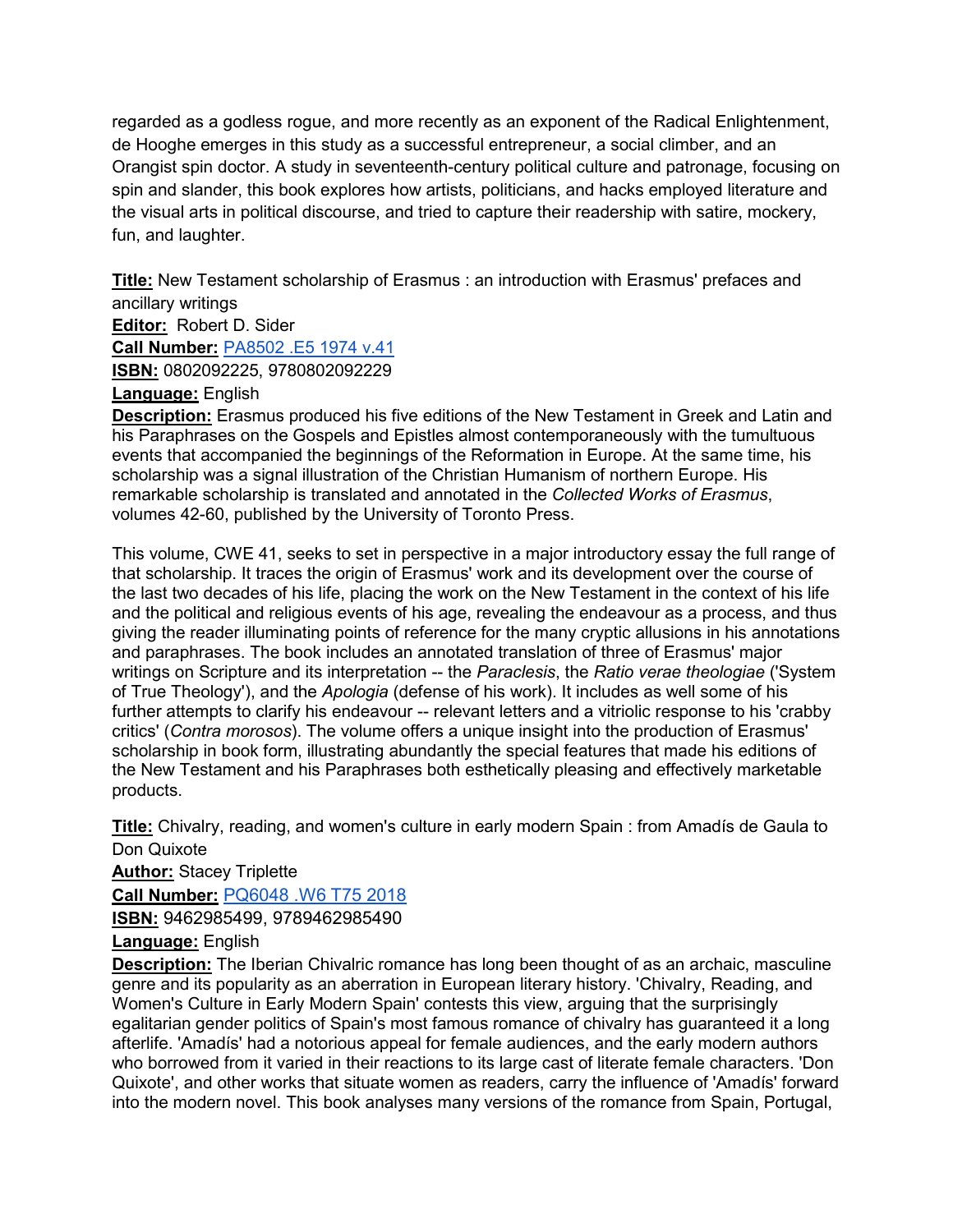France, Italy, and England and tells a new story of the life, death, and influences of 'Amadís'. When imitators and translators read chivalric romance, they also read gender, harnessing the female characters of the source text to a variety of political and aesthetic purposes.

**Title:** Unwritten poetry: song, performance, and media in early modern England **Author:** Scott A. Trudell

**Call Number:** [PR525 .M85 T78 2019](https://search.library.utoronto.ca/details?12148612&uuid=7ceee7d9-b7ce-4ae6-8567-f98d0423f0cf)

**ISBN:** 0198834667, 9780198834663

# **Language:** English

**Description:** Vocal music was at the heart of English Renaissance poetry and drama. Virtuosic actor-singers redefined the theatrical culture of William Shakespeare and his peers. Composers including William Byrd and Henry Lawes shaped the transmission of Renaissance lyic verse. Poets from Philip Sidney to John Milton were fascinated by the disorienting influx of musical performance into their works. Musical performance was a driving force behind the period's theatrical and poetic movements, yet its importance to literar y history has long been ignored or effaced. Unwritten Poetry reveals the impact of vocalists and composers upon the poetic culture of early modern England by studying the media through which—and by whom—its songs were made. In a literary field that was never confined to writing, media were not limited to material texts. Scott Trudell argues that the media of Renaissance poetry can be conceived as any node of transmission from singer's larynx to actor's body. Through his study of song, Trudell outlines a new approach to the Renaissance poetry and drama that is grounded not simply in performance history or book history but in a more synthetic media history.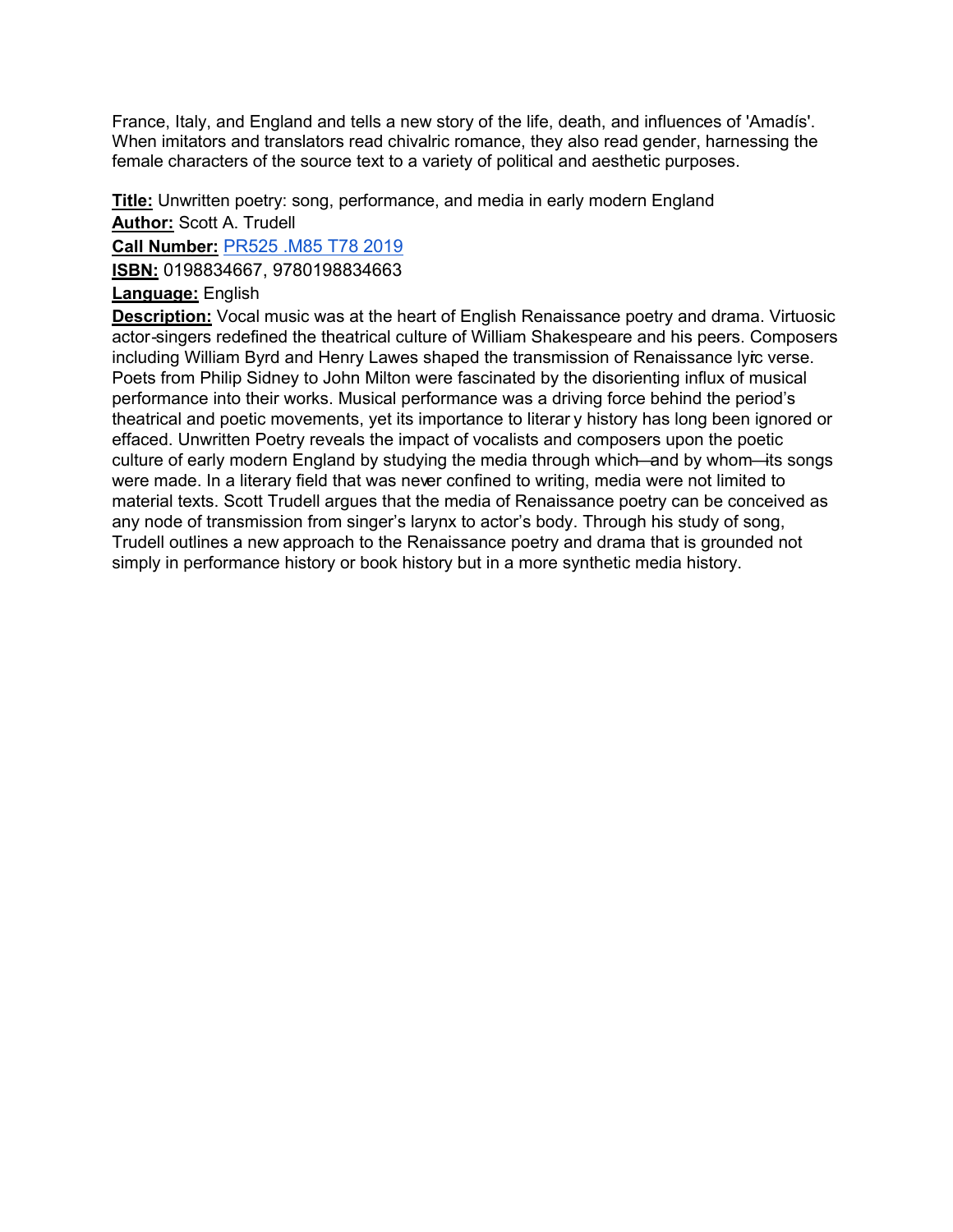# **CRRS New Acquisitions - May 2019**

**Title:** De re vestiaria libellus ex Bayfio excerptus: Addita vulgaris linguae interpretatione in adulescentulorum gratiam atq[ue] utilitatem

**Author:** Lazare de Baïf

**Call Number:** [GT545 .B35 1536](https://search.library.utoronto.ca/details?12305825&uuid=ba2462f5-86f4-482f-80e2-95ffe6181610)

**Language:** French, Latin

**Description:** Rare book. Victoria University Library copy has manuscript annotations in unknown hands. Bound in 18th century vellum.

**Title:** Oratio de laudibus eloguentiae / auctore Tranquillo Parthenio Andronico Dalmata: in Gymnasio Lipsensi pronunciata **Author:** Tranquillo Parthenio Andronico **Call Number:** [PA8450 .A75 O7 1518](https://search.library.utoronto.ca/details?12205196&uuid=0dd824fb-6e6c-4a02-9d4b-21c822d1bc6d)

**Language:** Latin

**Description:** Rare book. Victoria University Library copy has numerous manuscript annotations in unknown hands. Victoria University Library copy is bound in contemporary blind-tooled halfpigskin over wooden boards, spine with three raised bands. Ownership inscriptions on front pastedown.

Victoria University Library copy is part of a Sammelband probably reflecting the curriculum of an early modern gymnasium or university. Bound with five other titles: Pliny,the Younger. Exquisitissime queque C. Plinij secundi Novocome[n]sis Epistole. Liptzk : Per Iacobu[m]Thanner, 1516. -- Cicero, Marcus Tullius. M.T. Ciceronis de officijs, libri tres. Strassburg : Ex aedibus Schurerij, 1512. -- Schade, Peter,1493-1524. Paedologia Petri Mosellani Protegensis. Lipsiae : ipsis ferijs Diui Mattaei Apostoli, 1518. -- Erasmus, Desiderius,- 1536. Des. Erasmi Roterodami de duplici copia verborum ac rerum commentarij duo. Apud inclytam Basileam : Apud Io. Frobenium,1519. -- Basil, Saint, Bishop of Caesarea, approximately 329-379. Magnus Basili[us] de poetarum oratoru[m] historicoru[m]. Leipzig : Martin Landsberg,1505?.

**Title**: Florvm, et coronariarvm odoratarvmque nonnvllarvm herbarvm historia / Remberto Dodonaeo Mechliniensi medico auctore **Author:** Rembert Dodoens,

**Artist:** Petrus van der Borcht

**Call Number:** [QK41 .D63 1568](https://search.library.utoronto.ca/details?12303803&uuid=7a985883-61f3-4800-8857-6c8dddecb115)

**Language:** Latin

**Description:** Rare book. 108 woodcuts representing plants by Petrus van der Borcht. Botanical study of plants remarkable for their flowers or their scent. Includes indexes.

**Title:** De vasculis libellus, : adulescentulorum causa ex Bayfio decerptus, addita vulgari Latinarum vocum interpretatione. **Author:** Lazare de Baïf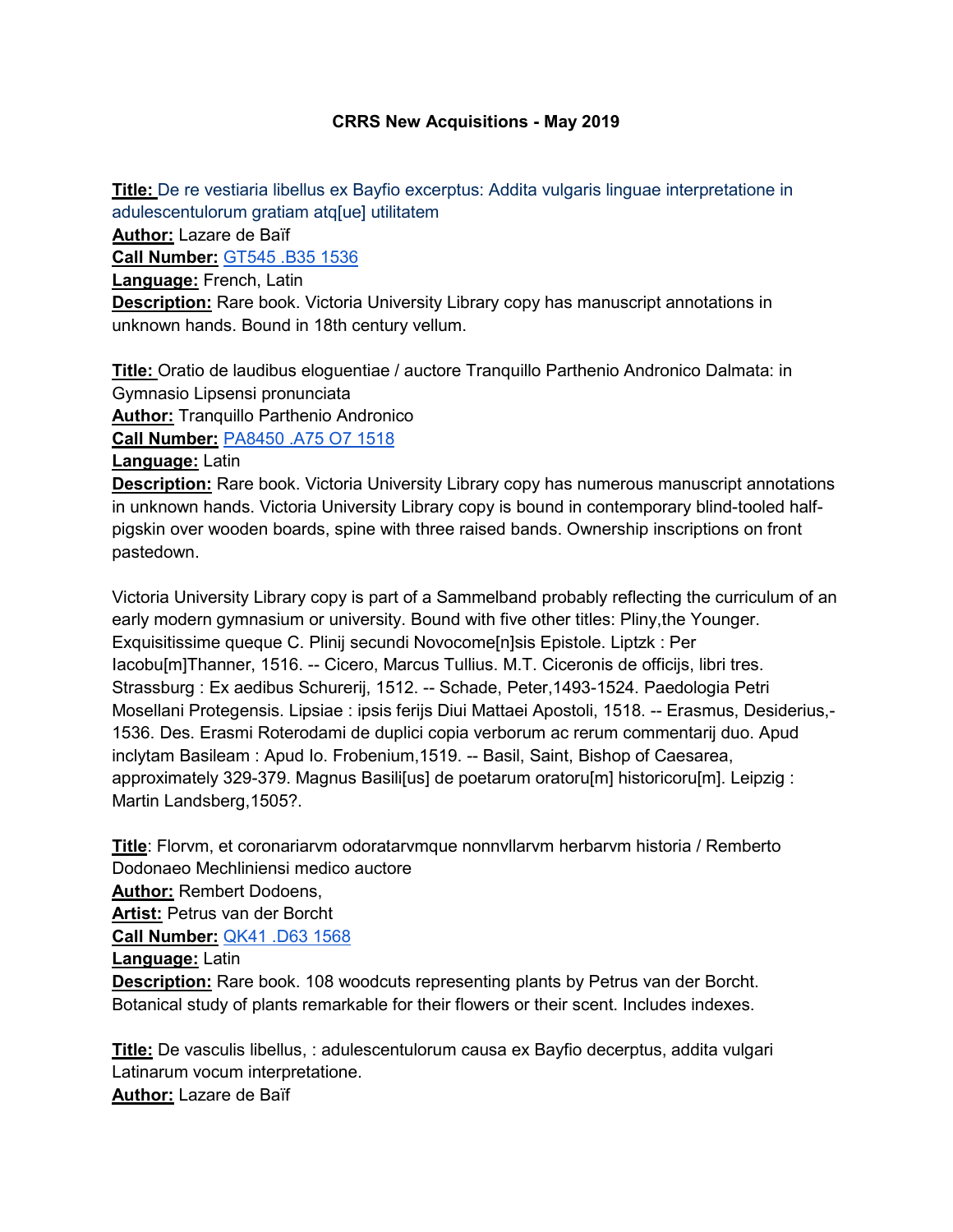# **Call Number:** [GT545 .B35 1536](https://search.library.utoronto.ca/details?12356817&uuid=803a7c4d-dc05-4b86-8d44-ada6deb7ca72)

**Language:** Latin

**Description:** Rare book. Victoria University Library copy bound with: Baïf, Lazare de 1496?- 1547. De re vestiaria libellus. Lugduni : Apud Hæredes Simonis Vincentij, 1536.

Victoria University Library copy has manuscript annotations in unknown hands. Bound in 18th century vellum.

**Title:** De re nauali libellus: in adolescentularum bonarum literarum studiosorū[m] fauorem ex Bayfij uigilijs excerptus, & in breuem summulam facilitatis gratia redactus. Addita ubique, puerorum causa, uulgari uocabulorum significatione.

**Author:** Lazare de Baïf

**Call Number:** [GT545 .B35 1536](https://search.library.utoronto.ca/details?12356821&uuid=cb54cddd-47a1-42ec-896c-e7e818d8ff1e)

**Language:** Latin

**Description:** Rare book. Victoria University Library copy bound with: Baïf, Lazare de 1496?- 1547. De re vestiaria libellus. Lugduni : Apud Hæredes Simonis Vincentij, 1536.

Victoria University Library copy has manuscript annotations in unknown hands. Bound in 18th century vellum.

**Title:** Exquisitissime queque C. Plinij secundi Novocome[n]sis Epistole atque eede[m] castigatissime: ex nove[m] ei[us] epistolaru[m] libris nup[er] electe.

**Author:** Pliny, the Younger

**Call Number:** [PA8450 .A75 O7 1518](https://search.library.utoronto.ca/details?12357152&uuid=d95fc601-8217-45e1-81bf-6a73b12ff5dd)

**Language:** Latin

**Description:** Rare book. Victoria University Library copy has numerous manuscript annotations in brown and red ink in a single unknown hand.

Victoria University Library copy is part of a Sammelband probably reflecting the curriculum of an early modern gymnasium or university. Bound with: Andreis, Franjo Trankvil, 1490-1571. Oratio de laudibus eloguentiae. -- Lipsiae : Ex officina Melchioris Lottheri, 1518.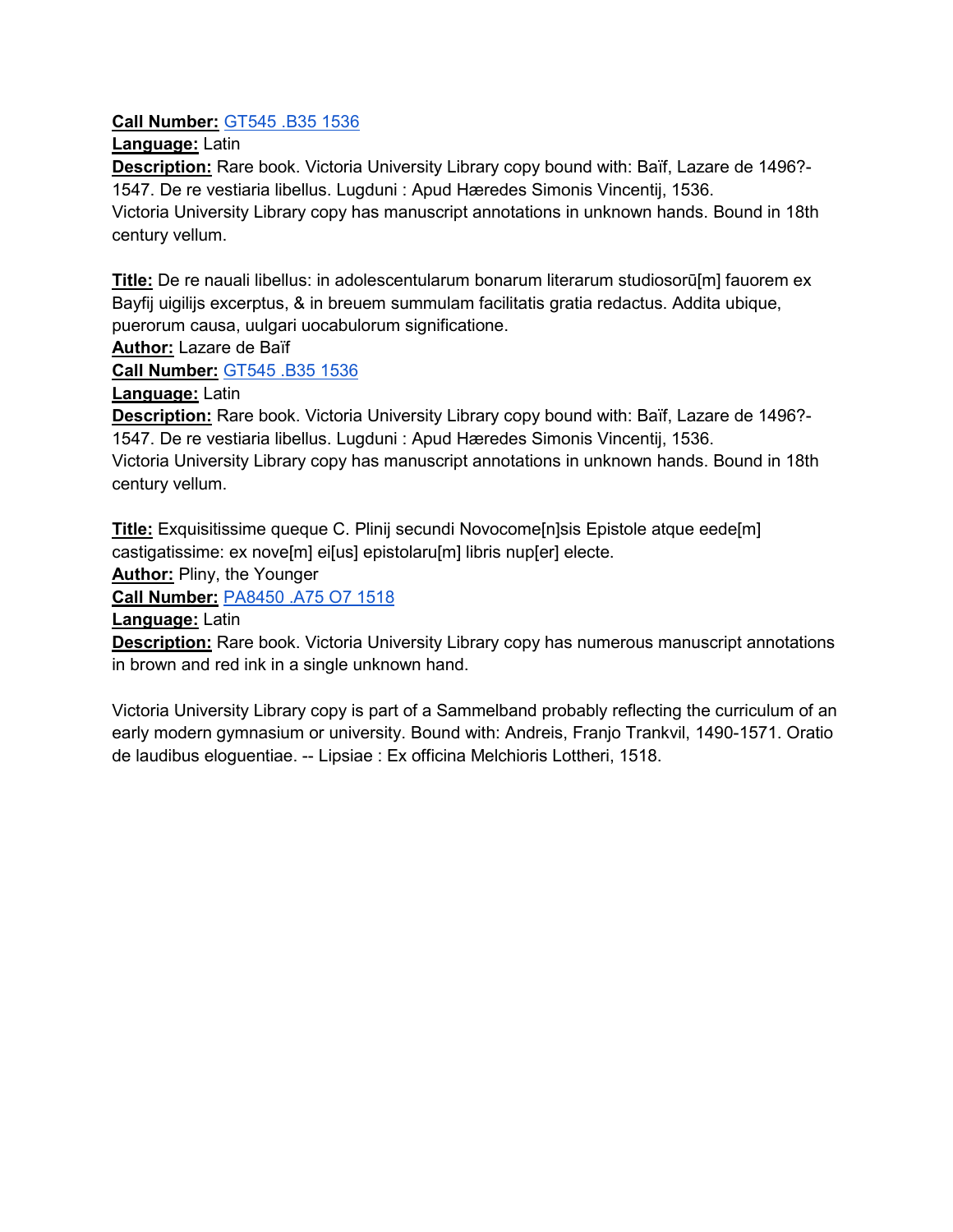#### **CRRS New Acquisitions - June 2019**

**Title:** Protestants and mysticism in Reformation Europe **Edited by: Ronald K. Rittgers, Vincent Evener Call Number:** [BR307 .P765 2019](https://search.library.utoronto.ca/details?12372681) **ISBN:** 9789004393172 (hardback : alk. paper), 9789004393189 (ebk.) **Language:** English **Description:** "Edited by Ronald K. Rittgers and Vincent Evener, Protestants and Mysticism in Reformation Europe offers an expansive view of the Protestant reception of medieval mysticism, from the beginnings of the Reformation through the mid-seventeenth century. Providing a foundation and impetus for future research, the chapters in this handbook cover diverse figures from across the Protestant traditions (Lutheran, Reformed, radical), summarizing existing research, analysing relevant sources, and proposing new directions for study. Each chapter is authored by a leading scholar in the field. Collectively, Protestants and Mysticism in Reformation Europe calls for a comprehensive reassessment of the relationship of Protestantism to its medieval past, to Roman Catholicism, and to the enduring mystical element of Christianity."

**Title:** The Renaissance and Reformation in northern Europe **Edited by: Kenneth R. Bartlett and Margaret McGlynn.** 

**Call Number:** [CB361 .R3814 2014](https://search.library.utoronto.ca/details?9282925)

**ISBN:** 9781442607149 (pbk.), 9781442608252 (bound)

**Language:** English

**Description:** This updated version of *Humanism and the Northern Renaissance*now includes over 60 documents exploring humanist and Renaissance ideals, the zeal of religion, and the wealth of the new world. Together, the sources illuminate the chaos and brilliance of the historical period—as well as its failures and inconsistencies.

The reader has been thoroughly revised to meet the needs of the undergraduate classroom. Over 30 historical documents have been added, including material by Martin Luther, John Calvin, John Knox, William Shakespeare, Christopher Columbus, Miguel de Cervantes, and Galileo Galilei. In the introduction, Bartlett and McGlynn identify humanism as the central expression of the European Renaissance and explain how this idea migrated from Italy to northern Europe. The editors also emphasize the role of the church and Christianity in northern Europe and detail the events leading up to the Reformation. A short essay on how to read historical documents is included. Each reading is preceded by a short introduction and ancillary materials can be found on [UTP's History Matters website.](http://www.utphistorymatters.com/)

**Title:** Handbook to life in Renaissance Europe **Author:** Sandra Sider **Call Number:** [CB361 .S53 2005](https://search.library.utoronto.ca/details?5661168&uuid=e70adbc3-07c0-4d0a-adb8-2879941127a2) **ISBN: 0816056188 (acid-free paper) Language:** English **Description:** Captures the essence of life in great civilizations of the past. Each volume in this

series examines a single civilization, and covers everything from landmark events and monumental achievements to geography and everyday life.

**Title:** The Huguenot experience of persecution and exile three women's stories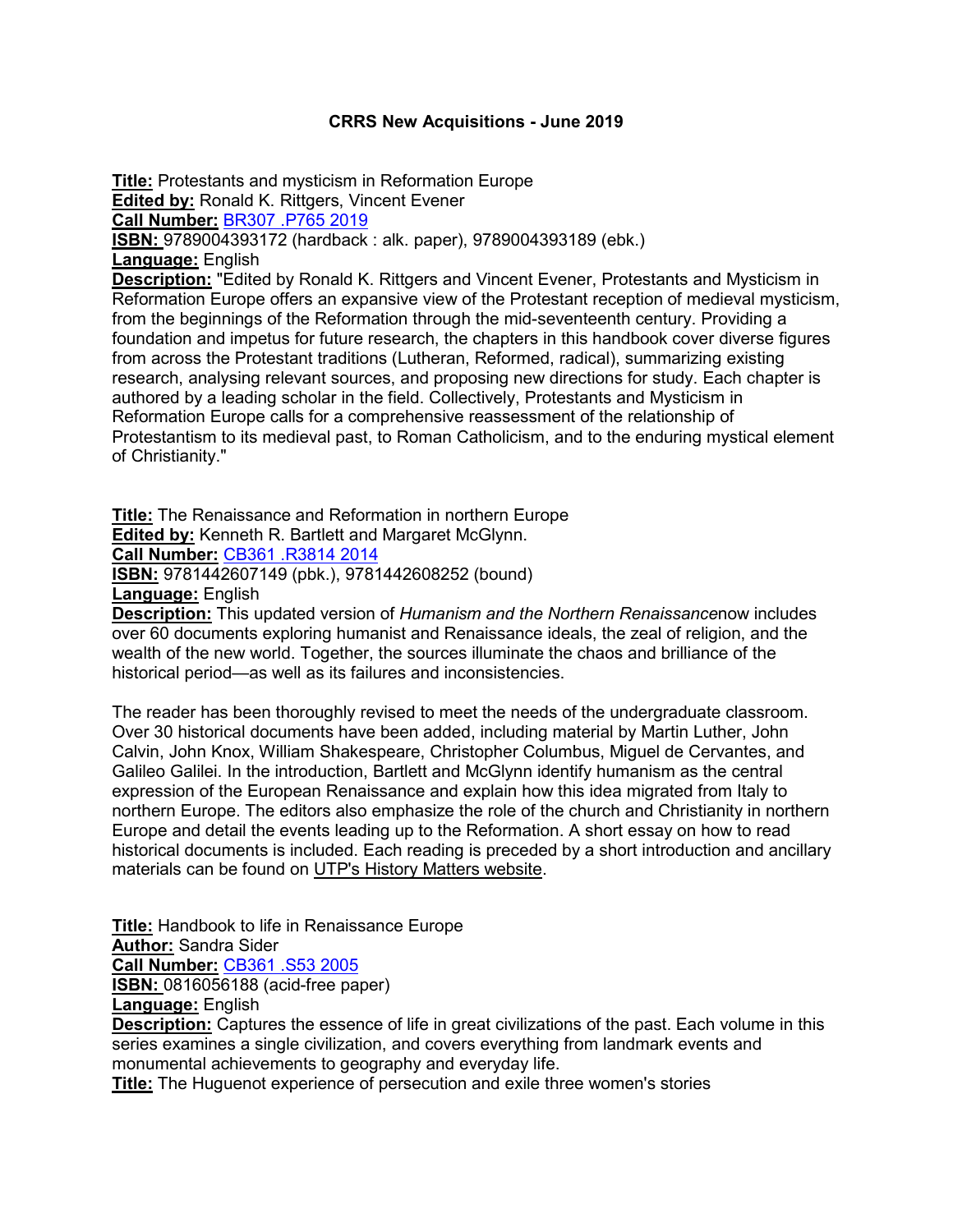**Authors:** Charlotte Arbaleste Duplessis-Mornay, Anne de Chaufepié, and Anne Marguerite Petit Du Noyer

**Edited by:** Colette H. Winn

**Translated by:** Lauren King and Colette H. Winn

**Call Number:** [DC112 .A1 D87 2019](https://search.library.utoronto.ca/details?12379055&uuid=d7ed610e-bf57-44c7-a89f-44895d72dafe)

**ISBN:** 9780866986182 (pbk. : alk. paper), 9780866987530 (ebk.)

**Language:** English

**Description:** "This volume illustrates the variety of the Huguenot experience during the bloodiest times in the history of Protestantism by taking as examples three women who came from different social classes, familial backgrounds, and walks of life, and who lived in separate parts of France where the Reformed movement had gained ground."

**Title:** Dancing queen : Marie de Medicis' ballets at the court of Henri IV **Authors:** Melinda J. Gough

**Call Number:** [DC122.9 .M3 G68 2019](https://search.library.utoronto.ca/details?12241702&uuid=cd1026e2-2b03-43ea-bc51-19f606067bf0)

**ISBN:** 1487503660, 9781487503666

**Language:** English

**Description:** "Under glittering lights in the Louvre palace, the French court ballets danced by Queen Marie de Médicis prior to Henri IV's assassination in 1610 attracted thousands of spectators ranging from pickpockets to ambassadors from across Europe. Drawing on newly discovered primary sources as well as theories and methodologies derived from literary studies, political history, musicology, dance studies, and women's and gender studies, Dancing Queen traces how Marie's ballets authorized her incipient political authority through innovative verbal and visual imagery, avant-garde musical developments, and ceremonial arrangements of objects and bodies in space. Making use of women's "semi-official" status as political agents, Marie's ballets also manipulated the subtle social and cultural codes of international courtly society in order to more deftly navigate rivalries and alliances both at home and abroad. At times the queen's productions could challenge Henri IV's immediate interests, contesting the influence enjoyed by his mistresses or giving space to implied critiques of official foreign policy, for example. Such defenses of Marie's own position, though, took shape as part of a larger governmental program designed to promote the French consort queen's political authority not in its own right but as a means of maintaining power for the new Bourbon monarchy in the event of Henri IV's untimely death."

**Title:** Sex, gender and sexuality in Renaissance Italy **Edited by:** Jacqueline Murray and Nicholas Terpstra.

**Call Number:** [HQ18 .I8 S494 2019](https://search.library.utoronto.ca/details?12228591&uuid=d3fd76b1-742c-472c-9e53-71a5d9a0724a)

**ISBN:** 113854244X, 1138542458, 9781138542440, 9781138542457, 9781351008693, 9781351008709, 9781351008716, 9781351008723

**Language:** English

**Description:** *Sex, Gender and Sexuality in Renaissance Italy* explores the new directions being taken in the study of sex and gender in Italy from 1300 to 1700 and highlights the impact that recent scholarship has had in revealing innovative ways of approaching this subject. In this interdisciplinary volume, twelve scholars of history, literature, art history, and philosophy use a variety of both textual and visual sources to examine themes such as gender identities and dynamics, sexual transgression and sexual identities in leading Renaissance cities. It is divided into three sections, which work together to provide an overview of the influence of sex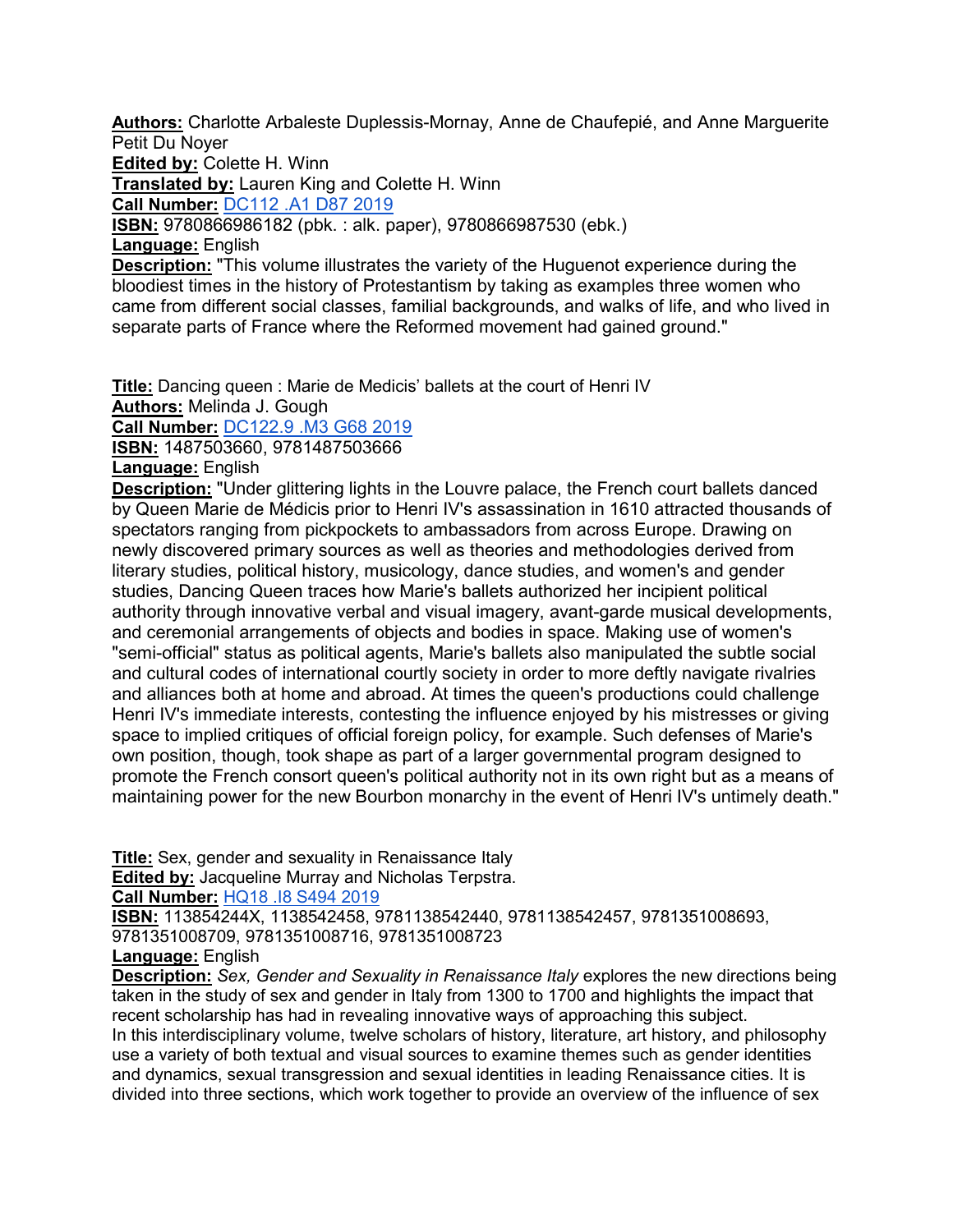and gender in all aspects of Renaissance society from politics and religion to literature and art. Part I: Sex, Order, and Disorder deals with issues of law, religion, and violence in marital relationships; Part II: Sense and Sensuality in Sex and Gender considers gender in relation to the senses and emotions; and Part III: Visualizing Sexuality in Word and Image investigates gender, sexuality, and erotica in art and literature.

Bringing to life this increasingly prominent area of historical study, *Sex, Gender and Sexuality in Renaissance Italy* is ideal for students of Renaissance Italy and early modern gender and sexuality.

**Title:** Controversies; Selections, English **Author:** Desiderius Erasmus **Edited by:** J.K. Sowards **Call Number:** [PA8502 .E5 1974 v.75](https://search.library.utoronto.ca/details?3156167&uuid=17653695-3c3e-426c-b8c9-2a2f4c407ae8)

**ISBN:** 0802028691 (v.1), 0802038360 (v. 72), 0802043100 (v. 13), 0802043178 (v.6), 0802043976 (v. 84), 0802047564 (v. 77), 9780802098665 (v. 78), 9781442641150 (v. 82) **Language:** English

**Description:** *The Collected Works of Erasmus* published by the University of Toronto Press is one of those mammoth editorial enterprises that spans decades. Undertaken in the early sixties, the projected 86-volume edition is now about a third of the way to completion with 27 volumes publishe[d\[1\]](https://pum.umontreal.ca/revues/surfaces/vol3/vallee.html#fn0) and no less than 59 others in preparation. Directed and planned by an impressive group of scholars, the aim of the *Collected Works of Erasmus* is "to make available an accurate, readable English text of Erasmus' correspondence and his other principal writings."

**Title:** Print Quarterly **Author:** J. Paul Getty Trust **Call Number:** [PER](https://search.library.utoronto.ca/details?3159661&uuid=f702be3d-fca8-4293-9932-5fc663cdcca7) **ISSN:** 0265-8305 **Language:** English **Description:** v. : ill. ; 25 cm. / Vol. 1, no. 1 (Mar. 1984). A checklist of catalogues of British print publishers, c. 1650-1830 / Antony Griffiths, pp. 4-28. Four wood engravings by James Gillray / Richard Godfrey, pp. 51-53, v. 1, no. 1, March 1984.

**Title:** De monstris : an exhibition of monsters and the wonders of human imagination **Author:** David A. Fernandez **Edited by:** Pearce Carefoote, Marie Korey & Liz Ridolfo **Call Number:** [PN56 .M55 F47 2018](https://search.library.utoronto.ca/details?11900875&uuid=69545cc9-85b2-47a2-a552-d635cdef4652) **ISBN:** 9780772761255 (softcover) **Language:** English **Description:** Catalogue of an exhibition held at the Thomas Fisher Rare Book Library from 17 September to 21 December 2018. Prologue by Josiah Blackmore.

**Title:** Apocalyptic history and the Protestant cause in Sir Philip Sidney's revised Arcadia **Author:** Barbara Brumbaugh

**Call Number:** [PR2342 .A6 B67 2018](https://search.library.utoronto.ca/details?11819639&uuid=03105723-87c5-4e50-a693-8f91487a2c69) **ISBN:** 0866985212, 9780866985215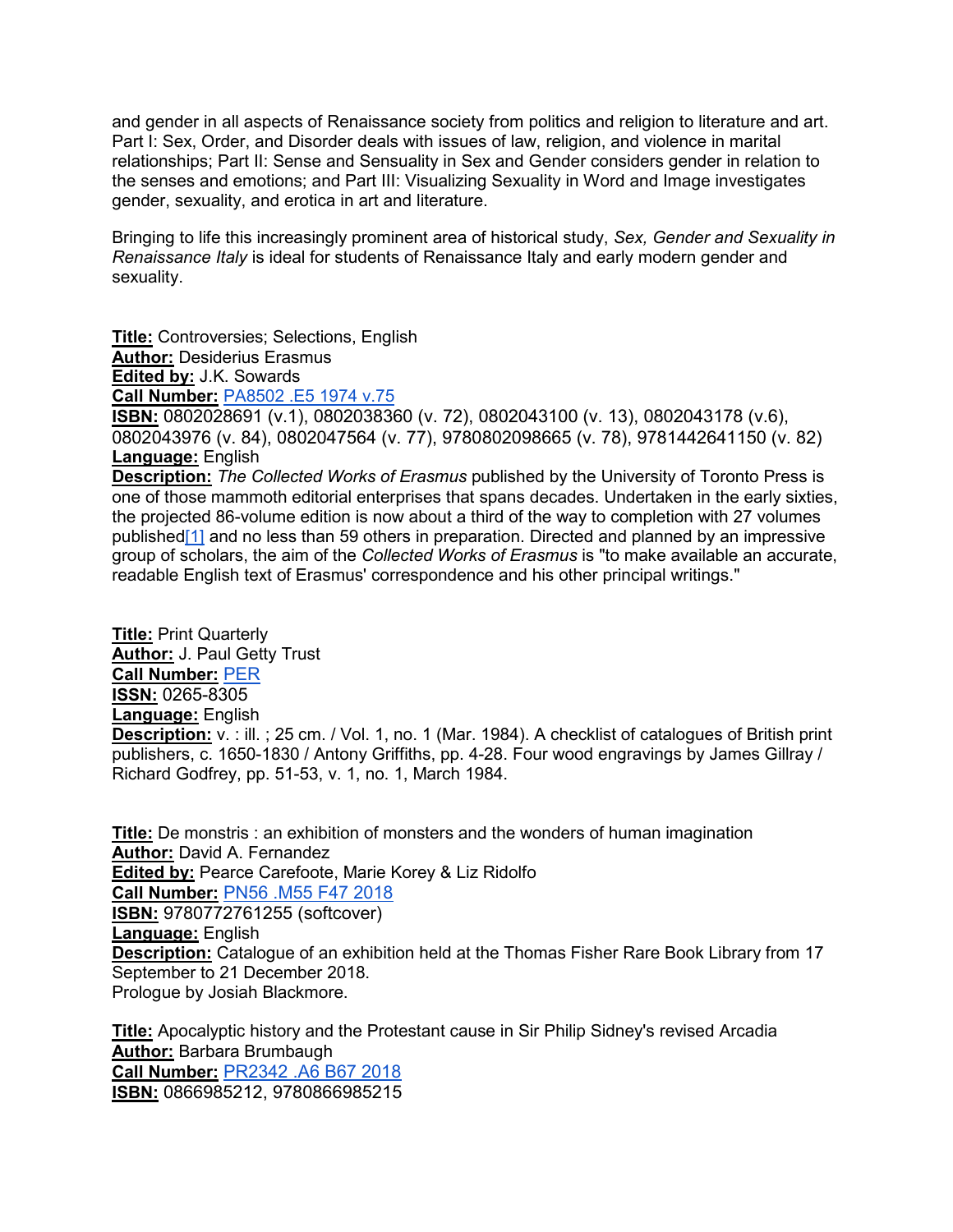### **Language:** English

**Description:** "This study challenges prevailing critical assumptions concerning Protestantism and the New Arcadia, offering a rereading of Sidney's Arcadia as an apocalyptic allegory centrally concerned with--and rhetorically designed to influence and contribute to--debates on church reform and other religio-political issues specific to Sidney's Elizabethan culture."

**Title:** The sonnets / William Shakespeare ; with new and updated critical essays and a revised bibliography **Author:** William Shakespeare **Introduction by:** W. H. Auden **Edited by:** William Burto **Call Number:** [PR2848 .A2 B83 1999](https://search.library.utoronto.ca/details?8622628&uuid=97e697e4-dfe9-4e24-a45f-c21a97a2d2f4) **ISBN:** 0451527275 (pbk.) **Language:** English **Description:** New Shakespeare, long since out-of-print, is now reissued. Each work contains a lengthy and lively introduction, main text, and substantial notes and glossary.

**Title:** M.T. Ciceronis de officijs, libri tres : cu[m] indice auctoru[m], adagioru[m]q[uae] suo loco citatorum : lector eme, lege & probabis.

**Author:** Marcus Tullius Cicero

**Call Number[:](https://search.library.utoronto.ca/details?12360035&uuid=b027d61b-be69-4fa8-a54c-e730d657ea90)** [PA8450 .A75 O7 1518](https://search.library.utoronto.ca/details?12360035&uuid=b027d61b-be69-4fa8-a54c-e730d657ea90)

**Language:** Latin

**Description:** Victoria University Library copy has profuse manuscript annotations in several hands. The notes, in red and brown ink, are both marginal and interlinear. On the last leaf verso is a manuscript poem written in red ink "Ad Ciceronem Oratorem". Title page has hand colouring in red ink.

Victoria University Library copy is part of a Sammelband probably reflecting the curriculum of an early modern gymnasium or university. Bound with: Andreis, Franjo Trankvil, 1490-1571. Oratio de laudibus eloguentiae. -- Lipsiae : Ex officina Melchioris Lottheri, 1518. Victoria University Library copy lacking half of D2 with loss of text.

**Title:** Paedologia Petri Mosellani Protegensis : in puerorum usum conscripta ; Hieronymus ; Non sunt contemnenda quasi parua, sine quibus magna constare no[n] possunt.

**Author:** Peter Schade

**Call Number:** [PA8450 .A75 O7 1518](https://search.library.utoronto.ca/details?12360084&uuid=44ff76e0-2f78-47e4-a58a-3c1f8812d384)

**Language:** Latin

**Description:** Victoria University Library copy has profuse manuscript annotations throughout by one or more unknown hands.

Victoria University Library copy is part of a Sammelband probably reflecting the curriculum of an early modern gymnasium or university. Bound with: Andreis, Franjo Trankvil, 1490-1571. Oratio de laudibus eloguentiae. -- Lipsiae : Ex officina Melchioris Lottheri, 1518.

**Title:** Des. Erasmi Roterodami de duplici copia verborum ac rerum commentarij duo ; Erasmi de ratio[n]e studij, deque pueris instituendis Com[m]entariolus, ad Petrum Viteriu[m] Gallum ;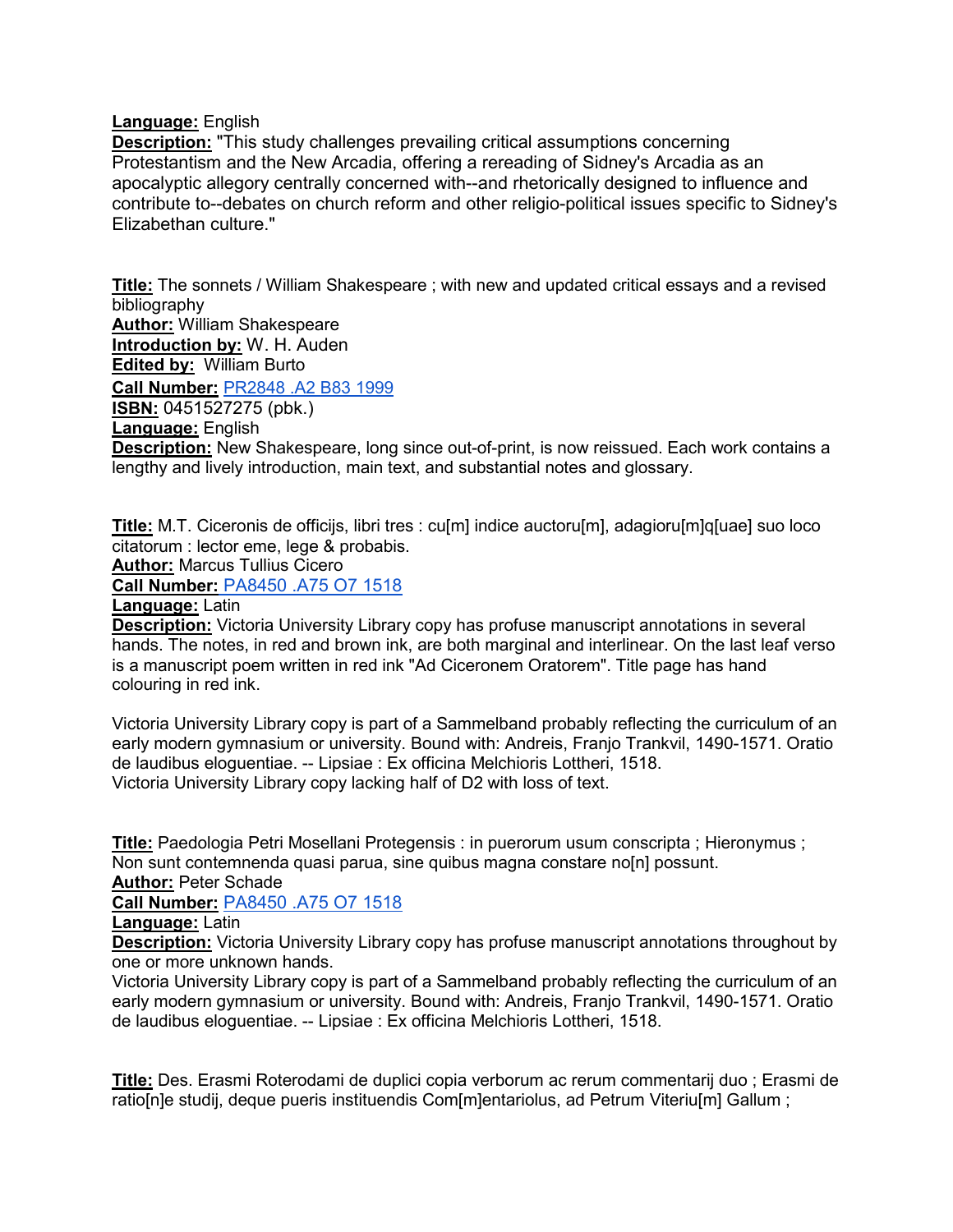Erasmi de laudibus literariæ societatis, Reipublicæ, ac magistratuum urbis Argentinæ, Epistola plane Erasmica, hoc est, elegans, docta & mire candida.

**Author:** Desiderius Erasmus

**Call Number:** [PA8450 .A75 O7 1518](https://search.library.utoronto.ca/details?12360428&uuid=f93830b4-cb71-47ea-96c6-9e5b68211400)

**Language:** Latin

**Description:** Victoria University Library copy has many manuscript annotations in two or more hands, including a manuscript biography of Erasmus on the verso of the title page, and a few Greek annotations. Ownership inscription on title page of Mathias Lusorius or Lusorinus.

Victoria University Library copy is part of a Sammelband probably reflecting the curriculum of an early modern gymnasium or university. Bound with: Andreis, Franjo Trankvil, 1490-1571. Oratio de laudibus eloguentiae. -- Lipsiae : Ex officina Melchioris Lottheri, 1518.

Victoria University Library copy lacking text leaves B1, M1 and one leaf of index, P4.

**Title:** Magnus Basili[us] de poetarum oratoru[m] historicoru[m] q[uae] ac philosophorum lege<sup>[n]</sup>dis libris

**Author:** Basil, Saint, Bishop of Caesarea, approximately 329-379

**Editor:** Honorius, Johannes

**Call Number:** [PA8450 .A75 O7 1518](https://search.library.utoronto.ca/details?12360451)

**Language:** Latin

**Description:** Victoria University Library copy has numerous manuscript annotations in an unknown hand or hands. Ownership inscription on title page of Mathias Lusorius or Lusorinus; further ownership inscription on final leaf dated 1536.

Victoria University Library copy is part of a Sammelband probably reflecting the curriculum of an early modern gymnasium or university. Bound with: Andreis, Franjo Trankvil, 1490- 1571. Oratio de laudibus eloguentiae. -- Lipsiae : Ex officina Melchioris Lottheri, 1518.

**Title:** Aldo Manuzio e la nascita dell'editoria / a cura di Gianluca Montinaro **Editor:** Gianluca Montinaro

## **Call Number:** [Z232 .M3 A496 2019](https://search.library.utoronto.ca/details?12319136)

**Language:** Italian

**Description:** Precise editor and fine scholar, concrete businessman and proud idealist, refined innovator and sagacious thinker, this was Aldo Manuzio (c. 1450-1515). This is the first title of the new series - edited by Gianluca Montinaro - of the Library in Via Senato (Milan), "Piccola Humanistic Library", which investigates both the character and the myth that has been erected around Manuzio and his works.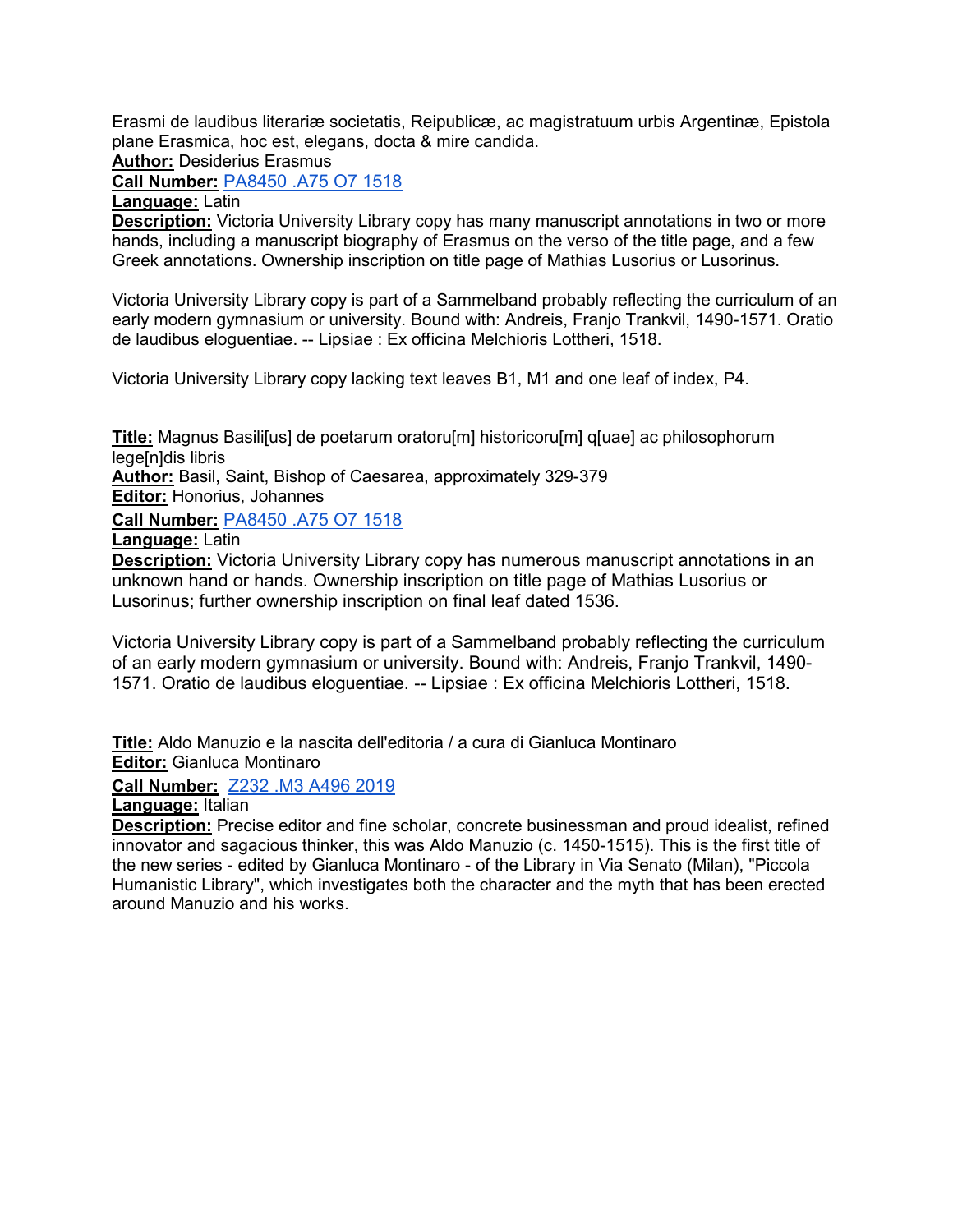### **CRRS New Acquisitions - July 2019**

**Title:** Ghesneden figueren vvyten Ouden Testamente naer tleuene met huerlier bedietsele duer Guilliame Borluyt burgher der stede van Ghendt. **Author:** Willem Borluut **Edited by:** Ian van Tournes, Bernard Salomon **Call Number:** BS1235 .B67 1557 **Language:** Dutch **Description:** 238 unnumbered pages and illustrations (16 cm each) accompanied by notes and signatures. As well, includes woodcuts by Bernard Salomon. Each page contains verses

describing a scene from the New Testament, accompanied by an illustration.

**Title:** Catastrophes and the apocalyptic in the Middle Ages and Renaissance **Edited by:** Robert E. Bjork..

**Call Number:** BS2825.55 .C27 2019

**ISBN:** 2503582974 (pbk.), 9782503582979 (bound)

**Language:** English

**Description:** Based on conference proceedings. "In the twenty-first century, insurance companies still refer to? Acts of God? for any accident or event not influenced by human beings: hurricanes, floods, hail, tsunamis, wildfires, earthquakes, tornados, lightning strikes, even falling trees. The remote origin of this concept can be traced to the Hebrew Bible. During the Second Temple period of Judaism a new literary form developed called ?apocalyptic? as a mediated revelation of heavenly secrets to a human sage concerning messages that could be cosmological, speculative, historical, teleological, or moral. The best-known development of this type of literature, however, came to fruition in the New Testament and is, of course, the Book of Revelation, attributed to the apostle John, and which figures prominently in the Middle Ages and Renaissance.00This collection of essays, the result of the 2014 ACMRS Conference, treats the topic of catastrophes and their connection to apocalyptic mentalities and rhetoric in the Middle Ages and the Renaissance (with particular reference to reception of the Book of Revelation), both in Europe and in the Muslim world. The twelve authors contributing to this volume use terms that are simultaneously helpful and ambiguous for a whole range of phenomena and appraisal."

**Title:** Paradigm shifts during the global Middle Ages and the Renaissance **Edited by:** Albrecht Classen

**Call Number:** CB151 .P37 2019

**ISBN:** 2503583040 (pbk), 9782503583044 (bound)

**Language:** English

**Description:** "For a long time we have talked about the Middle Ages, the Renaissance, and other periods, but at closer analysis all those terms prove to be constructed models to help us understand in rough terms profound changes that affected human conditions throughout time. As the contributions to the present volume indicate, paradigm shifts have occurred regularly and constituted some of the critical developments in human existence. The notion of paradigm shift as first developed by Thomas Kuhn is here considerably expanded to address also literary, religious, scientific, and cultural-historical phenomena, to deal with contrasting conceptions of various parts of the world (China versus Europe), conflicts between genders, economic changes pertaining to women's roles, social and political criticism, models of how to explain our existence, ideological positions and epistemological approaches. The study of paradigm shifts